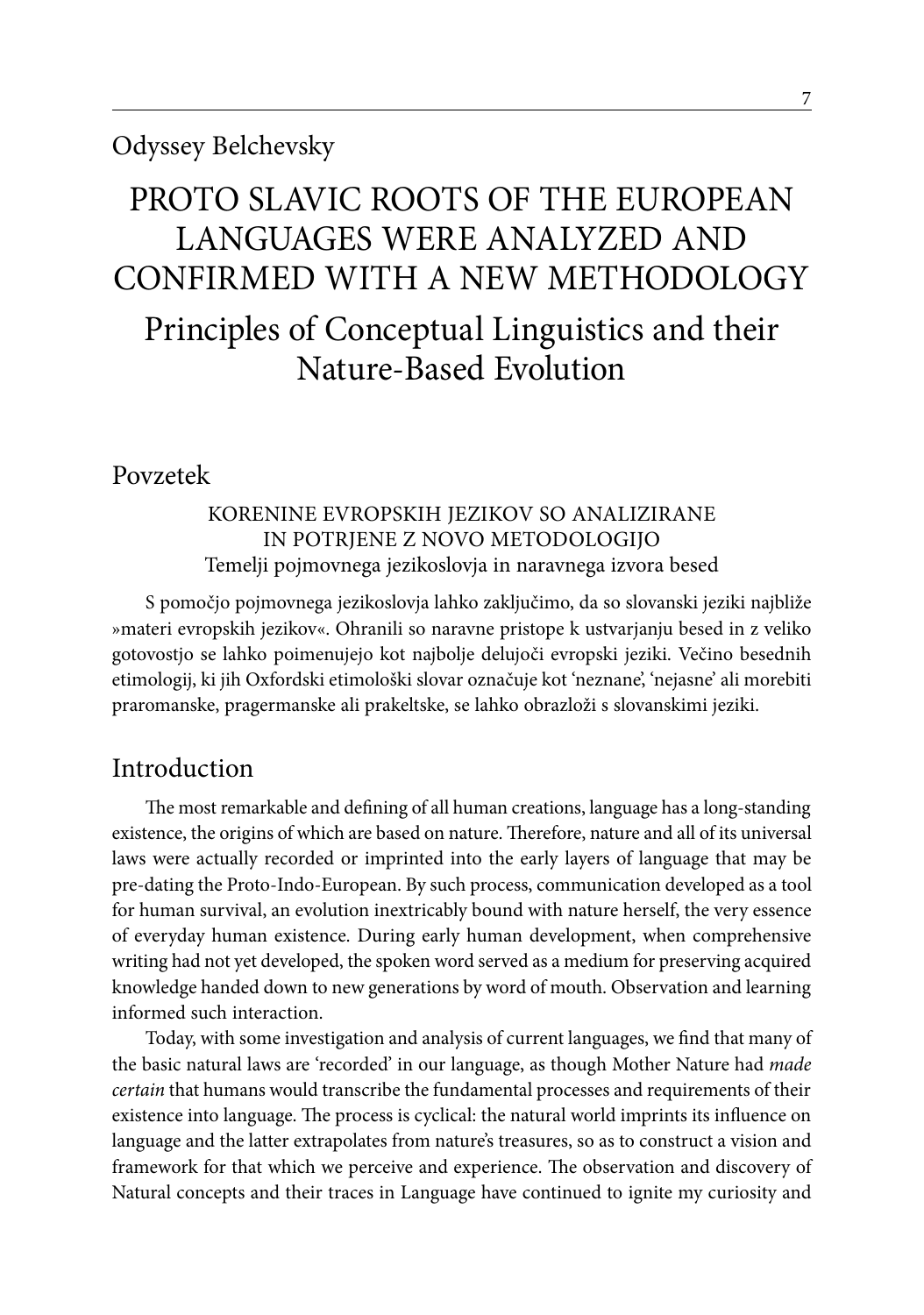inspire thoughts since my early school days, revealing new horizons in linguistics and, at once, the prospect of understanding various aspects of everyday life in new and unique ways.

The nearly two-centuries-old science of comparative philology is currently the standard method for studying languages [1-11]. From my research and findings, however, I have concluded that, in referencing a *primary* or *prehistoric* language, with sufficient certainty, most modern linguistic scholars educated with comparative methodology encounter inescapable limitations. These limitations are mainly due to not using resources such as the Slavic languages and nature based phenomena but largely rely on the Greek and Latin languages.

The science of Comparative Linguistics is, thereby, constrained, in and of itself. By use of Comparative Methodology, Comparative Linguistics is also restrained by the same limits of its narrow scope of not applying everything at its disposal, particularly the Slavic languages. Most of the various theories on languages today are complicated by various conditions and have many exceptions to the very rules which they present. Etymology of words and their roots is still studied mainly by various linguistic rules based on sound changes. To overcome methodological limitations sound changes in speech are often used, which I believe are strained and sounds alone would not be necessarily used if a wider and deeper methodology is used that includes the Slavic languages which I, in my experience, have proven to be very useful.

On the other hand, the study of language through concepts of and in nature - Conceptual Linguistics - connects the various roots relations and interdependence and can provide answers where others are lacking. Here I would like to offer to the linguists a new methodology which I call "Conceptual Linguistics" that offers:

- the benefits of using the Slavic languages to explain the etymology of old words for which Comparative Linguistics has no answers,
- a wider field of exploration which includes natural concepts recorded in speech which are derived from observing nature.

Conceptual Linguistics cannot be found in any books because it is a practical approach to solving problems which I have invented.

With an in-depth study of Etymology itself a series of issues have arisen, namely:

- the reasons for the ambiguous, complicated rules of the Indo-European language model,
- etymology of innumerable words, while relegating unfamiliar or unknown word-forms to "Proto-Indo-European",
- the 'obscure', 'unknown', 'uncertain' origin and character of many words and meanings and the curiously *huge leap* from Indo-European to Greek and Latin introduces many complications in current studies.

By the examples of words such as *family*, *forum* and *medicine*, to mention a few, which I have given in this document, I have not only demonstrated the usefulness of Conceptual Linguistics as a tool to solving problems but have managed to provide answers where Comparative Linguistics by use of the Greek and Latin languages fail.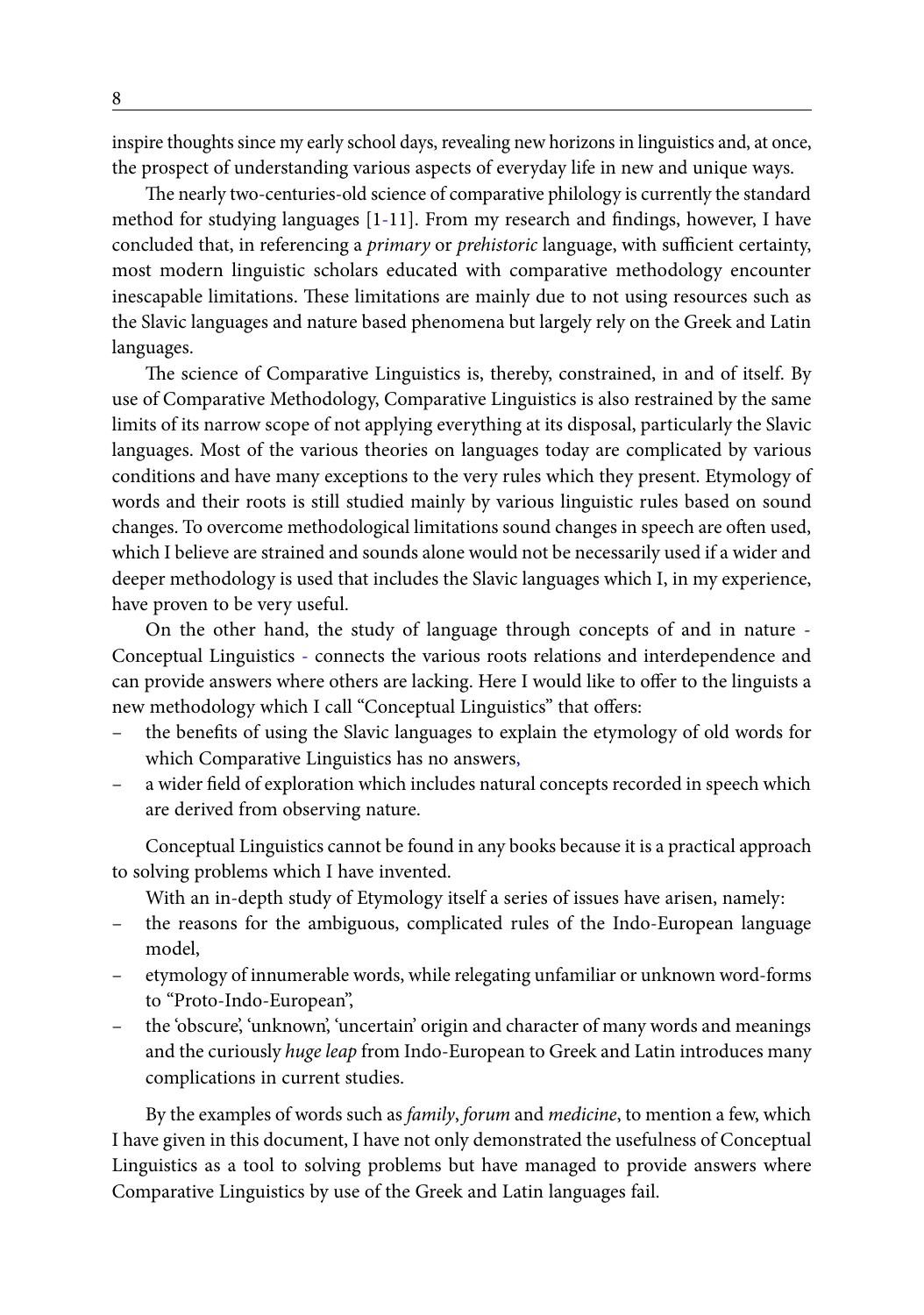In order to address the above-referenced inquiries, we must view and study the creation of the primary language as a consequence of natural processes.

# Conceptual Linguistics

The evolution of early human language and its attending effect on human lives neither ensued from caprice or 'pure imagination', nor from advanced technology or scientific skill. Rather, people drew on easily recognized experiences and observations to which we relate in the modern era. My personal, copious exploration of linguistic development as a consequence of natural processes led to the establishment of a new, fundamental methodology, which I term *Conceptual Linguistics as Natural Law*, yielding the concept of *Functional Etymology from Nature*. The concept of *Conceptual Linguistics* is a blueprint for heightened understanding of basic words, natural laws, religion and human relations. It involves the search for a word's *functional characteristics* and use in actual life, its connections and natural interdependence to other words and the basic notion that words belong to 'families'. This methodology is capable of explaining words for which etymologists have not found acceptable meanings. Comparative Linguistics has failed to explain some words in Greek and Latin because these old words are much older than the Greek and Latin languages themselves and belong to the Proto-Slavic stratum.

With knowledge gleaned from the Conceptual Linguistics model, students can learn today's languages more readily. This universal, practical approach contrasts with the current rules of etymological study, which deal with sound changes, phonetics, syntax and metatheses. If we compare words only according to phonetics and questionable or incorrect historic data, we will not arrive at a true understanding of words. Thus, comparative studies and etymologies must not be based solely on phonetic or graphic similarity but, most especially, on the roots of words, their history, their primary use and, particularly, on *fundamental concepts derived from nature.* An inseparable part of Conceptual Linguistics is the concept of Functional Etymology, a type of language-study in which words are compared and related on the basis of everyday activities and according to phonetic similarities.

# Online Etymology Dictionary

The Online Etymology Dictionary [12] is an easy to access program on the internet and an excellent tool for doing research. It contains approximately 30,000 words of which unfortunately very few are declared Slavic" or "Proto-Slavic". Even words that are declared "Slavic" or "Proto-Slavic" are lightly emphasized and given little significance. Most easily recognizable "Slavic" or "Proto-Slavic" words are usually labeled Proto-Germanic which is incorrect.

Of the words studied for this and other projects close to 1,500 have been identified to have "Slavic" or "Proto-Slavic" origins. There are strong indications that with time and further study this number could be doubled.

What is interesting about this Dictionary is that about 25 % of the basic everyday type of words it contains are declared either "unknown", "obscure" or possibly Proto-Roman,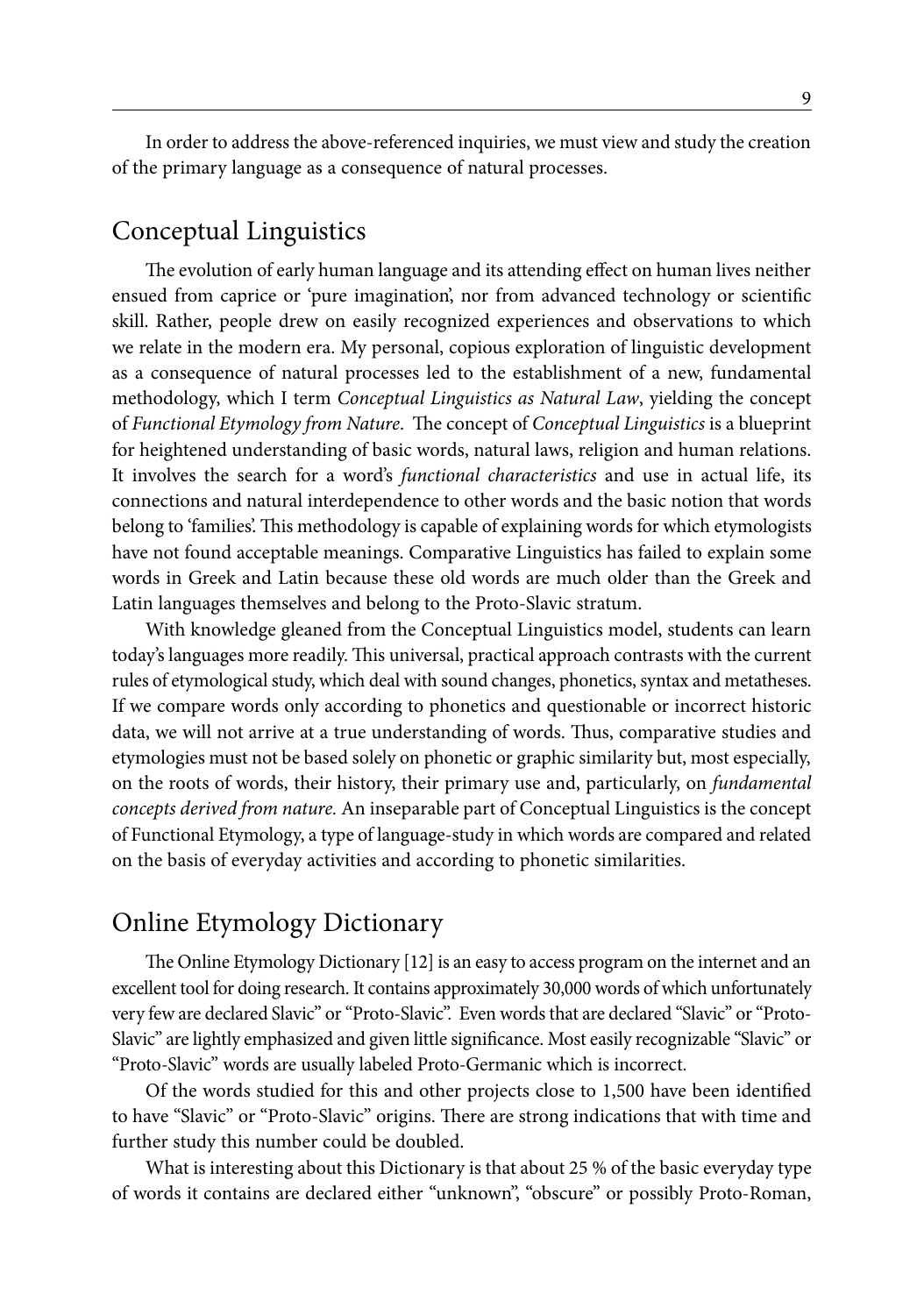Proto-Germanic or Proto-Celtic, but without any convincing etymology. What is also interesting is that about 65 % of these words can be explained by the Slavic languages.

From what has been discovered up to now there are indications that the English Language has had Slavic influence.

# Understanding of the word "Etymology" itself

According to the Oxford Dictionary [13] definition, *etymology* is defined as "*origin and development of a word in form and sense, account of this; study of origins of words."*  The Online Etymology Dictionary points to the meaning of etymology in its relationship to the Greek word *ethumo* εθυμο, "the *true* meaning of a word." If, however, we conduct a deeper search into the true meaning of *ethumo*, we discover that it is not Greek in origin, but rather foreign to Attic prose, used only by Plato in a quotation in the *Cratylus*, where he 'attacks' the works of the Ionian philosophers (indicating Phrygia). The Phrygians were an ancient people known to the Greeks as 'barbarians', originally from Ancient Macedonia. They established their empire in Asia Minor (1200-800 BC). Their language has not been clearly deciphered, but a large number of words belong to the Slavic substrate, including the actual 'name' which can be related to the Slavic word *breg > bregi*, a geographical name for *edge* (i.e. edge of a sea or lake).

In Modern Greek, e*thumo* εθυμο does not exist on its own, which in fact strongly indicates that the word has been borrowed by Greek from an earlier European language. Since the word and its derivatives and relations could not be identified in the Latin or Germanic group of languages, I initiated a search for possible Slavic connections, particularly within the older Macedonian dialects, which revealed that the word *ethumo* is related to the Macedonian words **дума** (*duma)* > **думо** (*dumo)>* **умо** *(umo)* which equate with *word, thought* and *mind*. Delving into the Homeric realm, I discovered that the South Slavic *duma* is very close in meaning to the ancient word *dumo > thumo* θυμο*, d > th >θ*. According to G. Curtius [14], the ancient Macedonians frequently changed the sound *θ* to *d* or *t*. The word θυμο*,* as pointed out by E. Maltby [15], means *mind* or *soul*. We find the same in other Homeric words and expressions, such as *thumalgi > dumalk* meaning *distressing the mind* and *dumo e moi* meaning *the thought is mine.* Further analysis of the South Slavic words *umo* (*the mind*) *dumo > duma (a word, thought, to think),* reveals that they are firmly based in the same root word, *um > umo (the mind)*.

# Aristotle's natural principles

Aristotle's natural principles [16] state that the world was created from four basic elements, *light/fire, air/wind, earth/soil and water.* The Principals of Conceptual Linguistics are based on the views of the world, which lead to these Aristotelian principles. There is very strong linguistic evidence, identified in the Slavic group of languages, which indicates that the creation of early layers of language occurred according to natural law. The study of the creation of the primary layers of language is paralleled with and conforms to the studies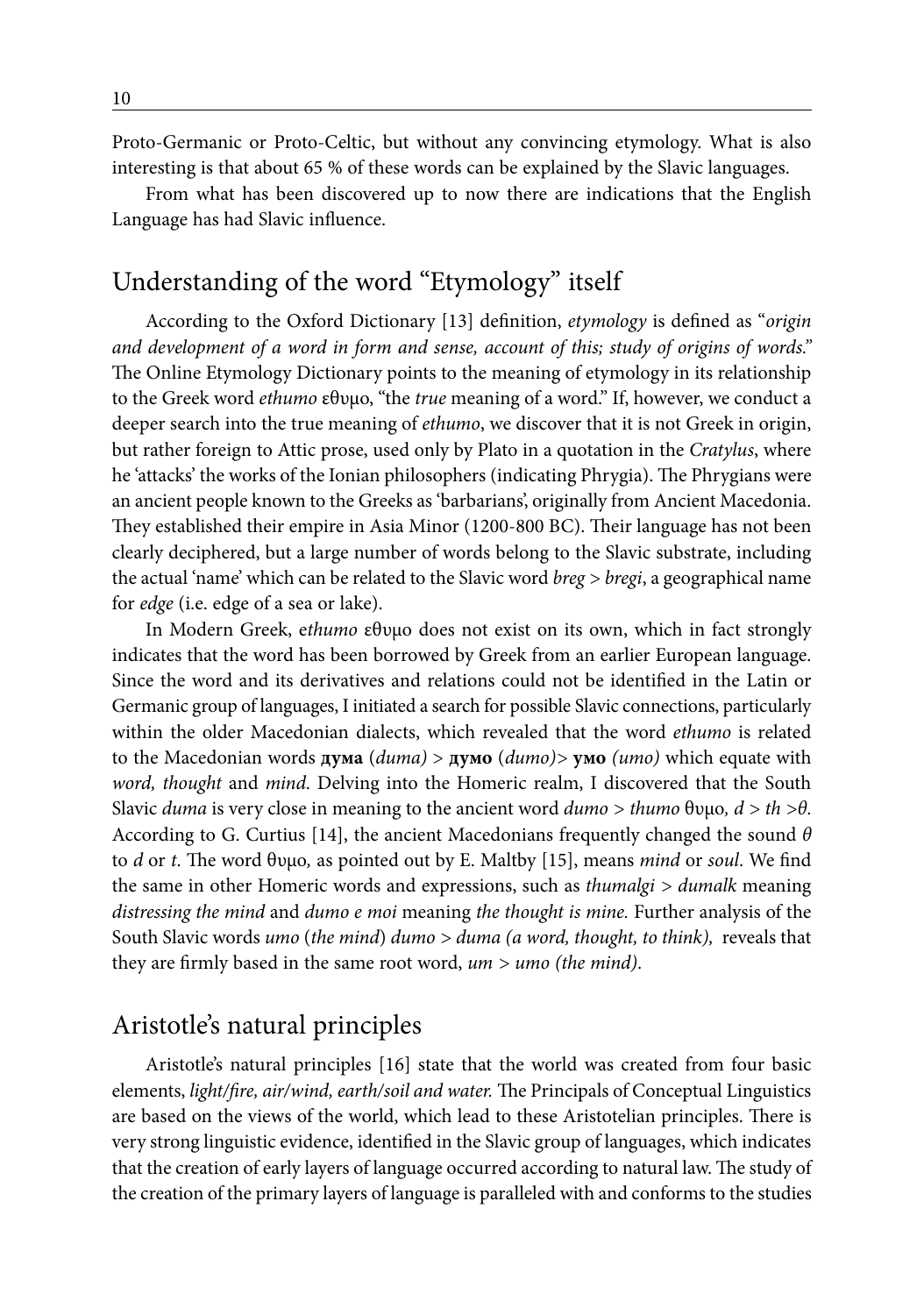

and principal teachings of Aristotle. It is the foundation of the Nature Based Conceptual Linguistics. In addition to the four Elements, the principals of Conceptual Linguistics includes the human *mind, soul* and *body*, as the fifth element or essence that are in harmony with each other and interact with the other elements to create the primary language layers. This is what distinguishes the humans from the rest of the living world.

The sun and its activities, as expressed in the Slavic languages, create the concept for upward movement and time measurement from which numerous words have risen in the European languages.

Light from the sun creates the condition and ability to see, live and exist. Therefore, to *see, live and exist are Functions of Natural light*. In the Slavic languages the very words *illumination, seeing, living* and *existing* are structured and connected as a Language concept. They are built firmly on the same base or originate from the same root. This is exactly how they are related in nature, as shown in table 1.

| sviti<br>свити   |   | viti (vidi)<br>вити (види)        | zi viti - ziti <sup>1</sup> | biti - bidi <sup>2</sup><br>бити - биди |                   |
|------------------|---|-----------------------------------|-----------------------------|-----------------------------------------|-------------------|
| light            |   | seeing                            | living                      | existing $-$ to be                      |                   |
| živiti<br>живити | → | živitari <sup>3</sup><br>живитари | zi-vitae                    | vitae                                   | vita <sup>4</sup> |
| to live          |   | living                            |                             |                                         | life              |

**Table 1**. Words associated with "Light", "seeing" and "Living"

**Table 2**. Slovene equivalents

| sveti | Vidi                 | živeti | bit. |  |
|-------|----------------------|--------|------|--|
|       | životariti (to exist |        |      |  |
|       | <i>miserably</i> )   |        |      |  |

(God said: '*Let there be light' and there was illumination, and it is how life began.* '*Behold, I am Jesus Christ …..I am the Light and the Life of the world…Nephi 11:3-15)*

<sup>1</sup> These are old words, remnants of the Homeric Poems ζη, ζηθι, (Macedonian **жи, жити** (ži, žiti)) meaning *to live, to breathe* (used by Homer approximately 1000 BC) and are identical to the Slavic *ziti* [17]. In Macedonian we also have **здех** (*zdēh*), **зидих** (*zidih*), Slovene *dih* meaning *breath of life.*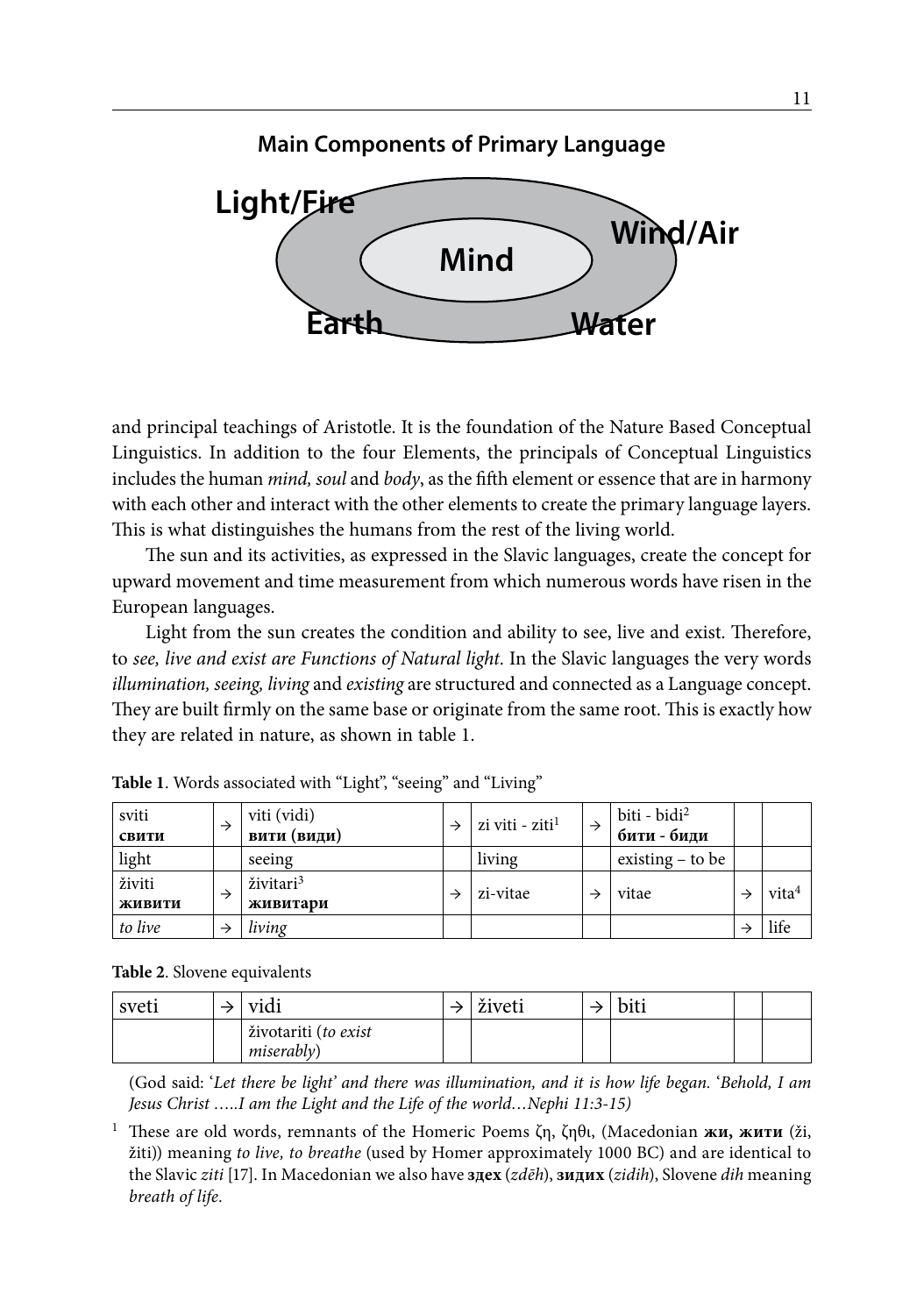- 2 Here we have the word *bidi* > v*idi* (where the initial sound 'b' hardens into the sound 'v' [18]) to indicate a state of being and existing. The two words are interrelated and are part of the Concept related to the ability to see as directly dependent on light. In addition to *exist*, *bidi, biti* also means *to be seen* in real appearance. It was a very simple observation by early humans that "*what exists can be seen in real life and what can be seen in real life exists".*
- <sup>3</sup> **ж** = ž = zh **живитари** (zhivitari) is a dialectical form in South Slavic meaning *to carry on with living*
- <sup>4</sup> There is a strong etymological connection here between the Slavic word **живити** *(živiti)* and the Latin words *viti, vita, vitae.*

# Examples

# 1. *Hour*

As an example of Sunlight activities, let us consider the English word *hour,* which is similar to the French word *hore, ghore* the Latin and Greek words *hora > houra* > *hore* whose etymology as of yet has not been adequately explained by use of Latin and Greek words. The Online Etymology Dictionary [12] states that *hora* is related to the old French word *hore* and the Greek word *hora* ορα which may mean 'one twelfth' of the day, a concept which according to the Online Etymology Dictionary was apparently 'borrowed from the ancient Babylonians' (reference for the Babylonian word for hour/time not provided by the Online Etymology Dictionary). The Online Etymology Dictionary's explanation stops here as a simple repetition of various forms of the same word, without any true relation to any concept or process from nature. My studies indicate that time is a very important aspect of our lives. It must be universal, clearly observable in nature, which humans cannot affect or change. The word *hore* ↔ *ghore* (Macedonian **горе** (*gore*), Slovene *gor, gori*) is related to and originates from the movement of the Sun, the *rising sun* and its position, height, or elevation above the horizon.

The movement of the Sun or the Earth is the most accurate time clock from nature that has faithfully existed for billions of years. The basic concept of *height* and the *height of the sun above the horizon* is derived from a universal observation related to time and its measurement. The very meaning of the word *horizon* is derived from the words *hore izen* (Macedonian **горе иде** (*gore ide*)) meaning *point of going up,* makes the observation unequivocal. We also have from the Slavic word *ghore* (Macedonian **горе** (*gore*)) meaning *up, height* and *ize > idze > idene > ide* (Macedonian **иде** (*ide*)) meaning *travel, go.* The Slavic word *ghore* and the Proto Slav sun god *horus* relate to the Pre-dynastic Egyptian sun god *horus* who also became known as *Harsiesis.* Slavic *ghore > ghare* (Macedonian **горе** (*gore*) **одозгора** (*odozgora*), Slovene: lit. *gor, dial. gare*) meaning *above*, combined with *sijaish* > *sieish* (Macedonian **сјаеш** (*sjaesh*), Slovene *siješ*) meaning *gives light, shines* we have *Ghorsieish* ↔ *Harsiesis* literally meaning *the one above that shines.* The *concept of the horizon* is, simply, the universal fixed reference point *at which the earth meets the heavens from which the sun raises and toward which it descends.* Anything standing upright in the ground (e.g. a tree) will cast a shadow, which lengthens or recedes in direct proportion to the height of the sun. This phenomenon served early man as a rudimentary clock, which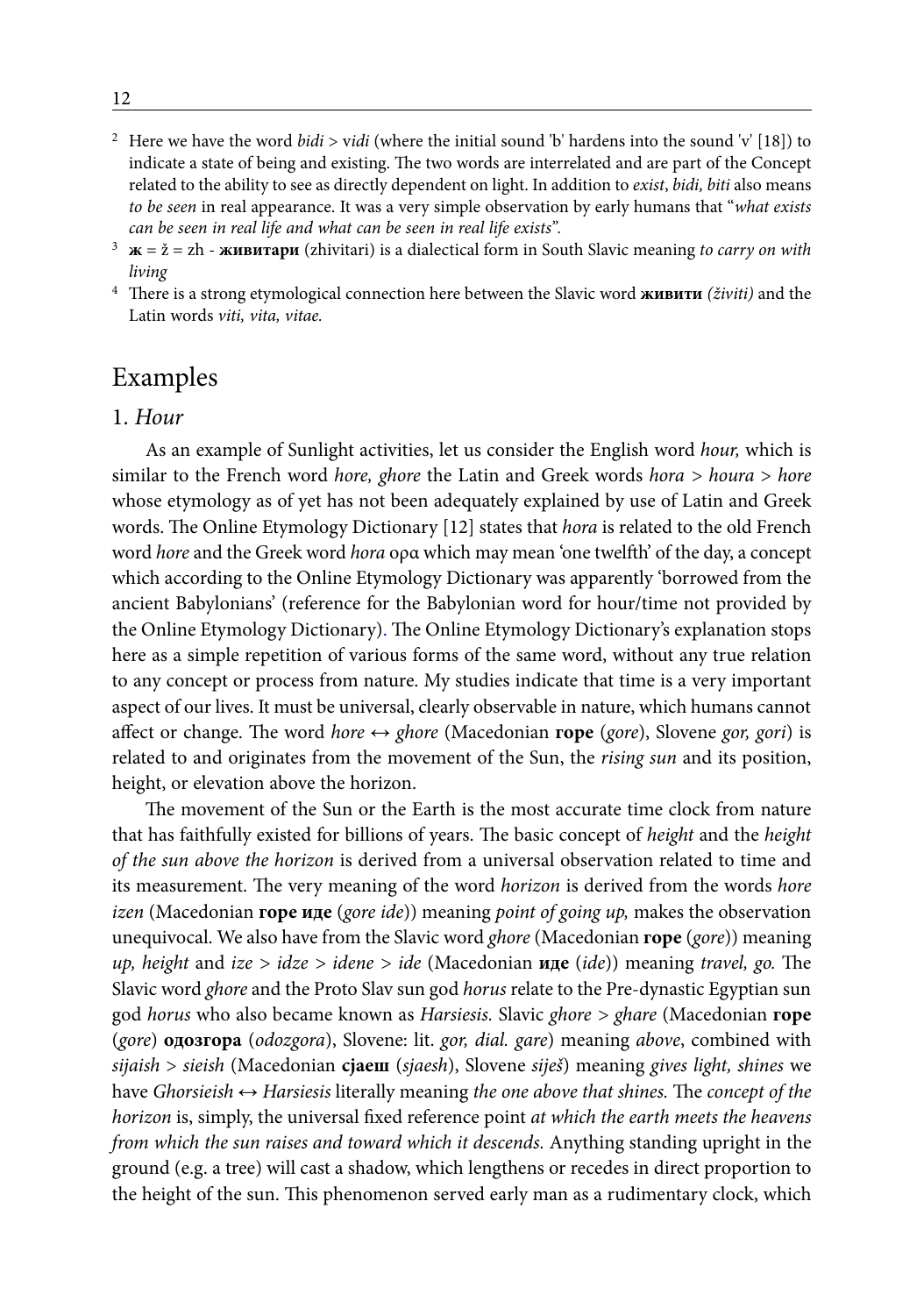we recognize as a sun dial. In order to provide additional concrete examples of such conceptual relations, we must review and conduct an analysis of the oldest recorded written documents. Currently, Homer's epics [19, 20] are considered to be the earliest records of comprehensive writing in Europe. In fact, although significantly altered in the process of being recorded, copied and rewritten, they contain sufficient information to demonstrate how language was created conceptually.

## 2. *Red is the Color of Blood*

Red is the color of blood so if we search for a root word for red and for blood we should be able to find a conceptual relationship between the two. This relationship exists in Sanskrit, where we have the word *rudhira* meaning both *red* and *blood.* (This is compared to the Slavic root word *ruino* (Macedonian **рујно** (*rujno*), Slocene *rujno*) combined with the word *vino* to form *ruino vino* (Macedonian **рујно вино** (*rujno vino*), Slovene *rujno vino*) meaning *red wine, ruzha* (Macedonian **ружа** (*ruzha*), Slovene *roža*) meaning *red rose, rumina* (Macedonian **румина** *(rumena))* meaning *reddish* (**румина** (*rumina*) is also *a personal name* in Macedonian) and *rudo > rudho* (Macedonian **рудо** (*rudo*)) combined with the word *jagne* to form *rudo jagne* (Macedonian **рудо јагне** (*rudo jagne*)) meaning *reddish-brown lamb*)*.* 

In Slavic the conceptual relation of blood to other words is profoundly present when compared to other European Languages of today. In fact this conceptual relation in Slavic is massive where *č'rven, červen* (Macedonian **црвен** (*črven*)) meaning *red* and *krv, kerv* (Macedonian **крв** (*krv*), Slovene *kri, krvi*) meaning *blood* are basically the same. Here we have *krv > gref*, the etymology of the English word *grief* (Slovene dial. verb: *grevati, grj*ә*uat*). This relationship again defines the principal of Conceptual Language Creation because the same principal is confirmed in the Semitic words *dam, dema* meaning *blood* [21] and *red.*  Similarly in Latin we have *sanguis* meaning *blood* and *sandyx* a word connected to the colour *red* through the word for worm.

However there is no such concept found in Greek*,* where the word for red is *kokino*  κοκινο and the word for blood is *hema, ema* αιμα closely related to the Semitic word *dam, dema.*

# 3. *Relations between the Words Sun, Fire and Eye*

Let us consider the word for the human eye as such is found in the Homeric epics. The Homeric term for eye is *okko* (Macedonian **око** (*oko*)). The Online Etymology Dictionary [12] states that *okko* is Greek in origin, simply under the assumption that it is found in the Homeric epics. However this is incorrect because the Greek word for *eye* is *mati* ματι*,* found in such words as *matogialia µατογυαλια* meaning *eyeglasses*. The Greek word *mati* is non-Indo-European and relates to the Indonesian *mata* meaning *eye.* Another Greek word for *eye* is *ophtalmos* οφθαλμοσ which in its base has the basic Slavic root verb *opuli > puli* meaning *to see,* that coincides with numerous other light*-*related words, such as *obeli, obeluva > belina ( b↔p)* (Macedonian **обели**, **бели**, **белина** (*obeli, beli, belina*)), Slovene *obeli, beli, belina*) meaning *to lighten, to illuminate, brightness.* The Natural concept here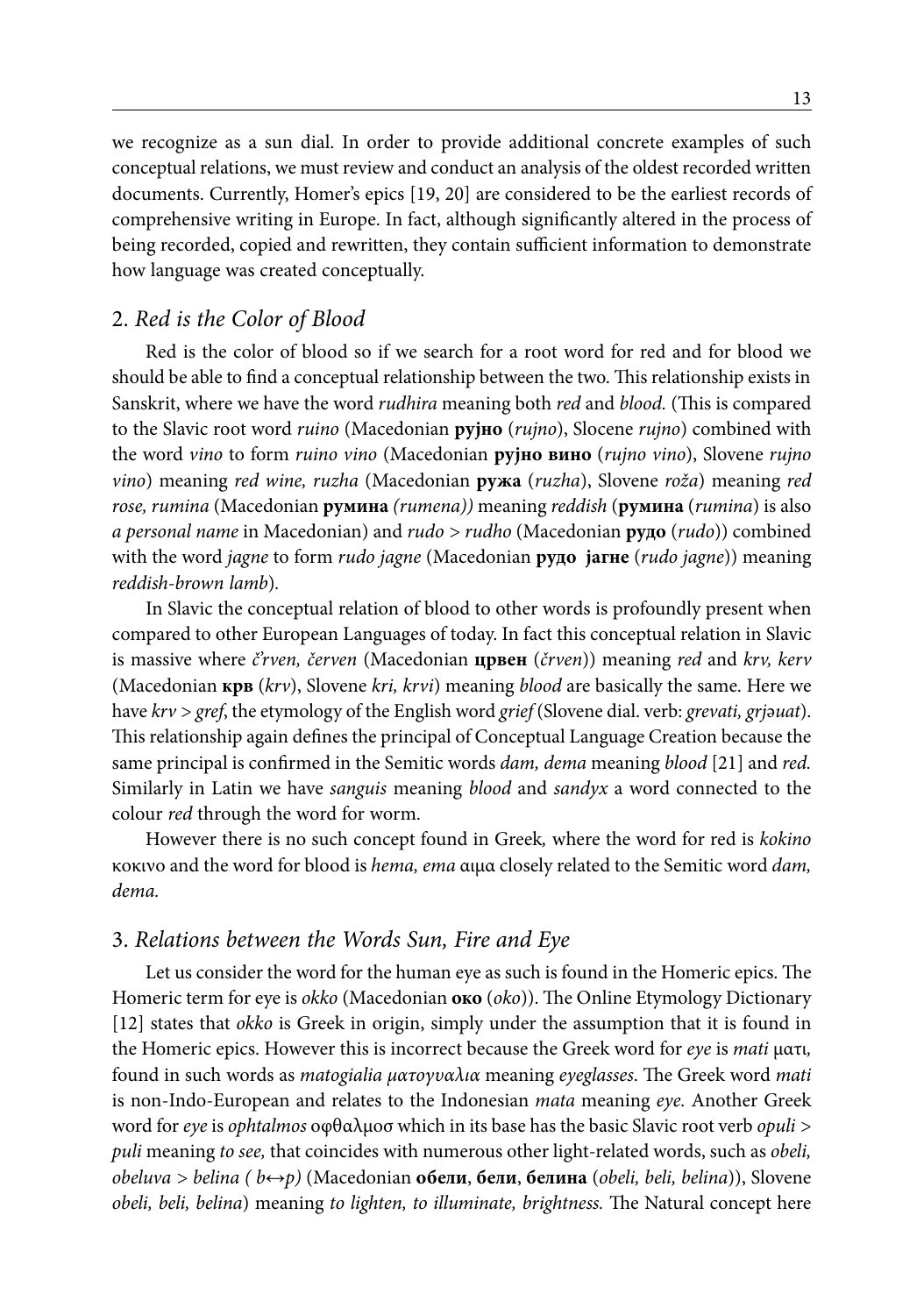is that the eye is permanently connected to light as it is created and functions by reacting to the light. Other words, related to the eye in meaning and sound, are: *augo* (Modern German meaning *eye*), *auko (*Gothic meaning *eye), auge* αυγη (Homeric meaning *bright light, radiance of the sun, daylight*)*,* related to *light, brightness* and *the bright side of the world* (therefore, *the south side*), also associated with the side of the northern hemisphere of the world where the sun goes up toward heaven or increases its height above the horizon. Thus, we observe a *relationship* between the words *auge, euko, augo, okko* and the *eye.* It is a fundamental principle of nature that the *eye*, activated by sunlight, reacts to *light*, as it contains sensors that detect the light on the retina and transmits it to the brain as information. The brain is connected to the eyes and renders our sense of awareness, existence or simply our cognizance of being alive. The sun is our guide, reference and perpetual clock. We can only see if there is light. When the sun comes up, the eyes open, and the world appears. By way of a circular motion, the sun rises toward the heavens and, when it descends, our eyes close, we sleep. From observations we can see that the eye and the sun exist as almost perfect circles in nature which reveal the concept of a 'circle'. The sun 'moves' around the earth and as it does, it traces a 'circle'. Objects too that are spherical are described by basic words or forms associated with the 'circle'.

The Homeric word *nokar* meaning *sleeping* or *spending the night* can be broken into *nok + ar* meaning *night* + *activity* where the particle *ar* is a basic Slavic particle that describes *activity* or *doing* found in many nouns such as *slikar* meaning *painter.*

Aristotelian vision grouped the sun with fire. To early humans fire was analogous to the sun, insofar as it provided warmth and illumination. This is reflected and recorded in the primary language of Europe: the words for *eye, sun* and *fire* are functionally and phonetically connected. The Old Gothic form for eye is *augo > auko > okko*, which concept is fully supported by classical Sanskrit philosophy in which the relations and attributes of *light* and *fire* are connected to the *eye*. The word for *fire* in Sanskrit is *Agni*, which is not conceptually related to the word for eye or the rising Sun but to the Slavic word for fire. The early Egyptians related the *Eye of Horus* to the *sun god.* In Slavic, the word for fire is *ogan > ogon > ogono > ognoi* (Macedonian **оган** (*ogan*), Slovene *ogenj*, dial. even *ejgən*), which is very close to the Homeric *agno, aganoi* meaning *fire*. Here we have the primary relation of the root connection in the words rising sun (light), fire and the eye that has been retained in Slavic.

*Auge* αυγη (Homeric meaning *bright light, radiance of the sun, daylight*) *↔ ogon*  (Macedonian **огон** (*ogon*) meaning *fire*) *↔oko (Macedonian* **око** (*oko*)) meaning *eye.*

After further exploration of the conceptual nature of language, we find that the opposite of light is *darkness* or *void of light*. In absolute darkness, we cannot see and, therefore, cannot conclusively establish our existence. Darkness is caused by nature, when the sun temporarily disappears, allowing most of the living world to rest and sleep. Prevailing quietude or calmness within nature necessarily conduces to reduced activity, peacefulness and sleep during the night. According to the Online Etymology Dictionary [12], the word *night* goes back to the Proto-Indo-European word *nokt.* However, the Online Etymology Dictionary does not offer further explanation. The form provided closely approximates the modern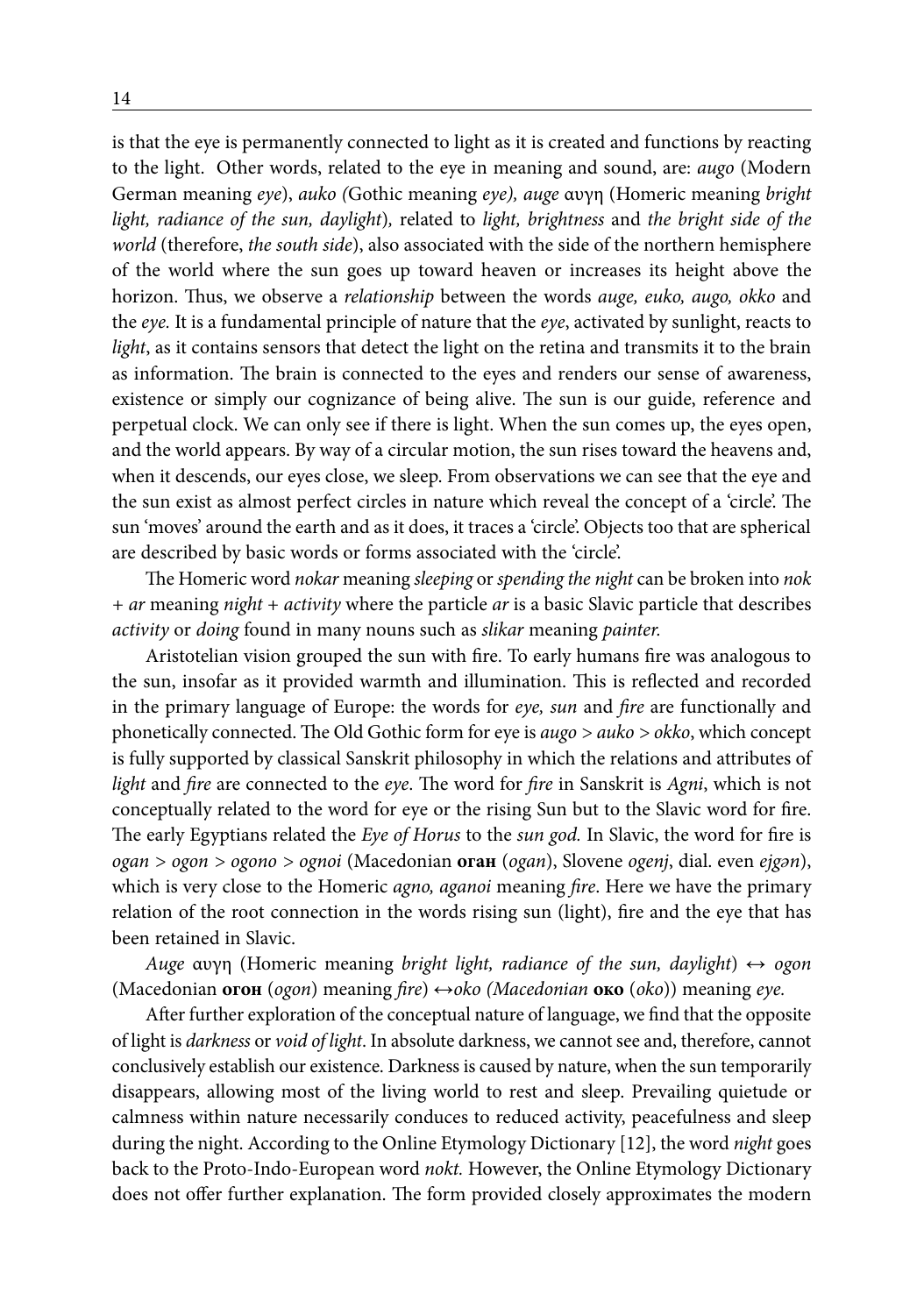Slavic *nok > noke> nokta* (Macedonian **ноќ** (*nokj*), Slovene *noč*) which, when analyzed as a conceptual development relating to *natural light and the human eye*, evolves from the word for eye: *okko, oke, oki, occi*, oči and the particle **не** (*ne*) meaning *no*. Therefore, we have a simple creation of *ne + okko > neokko > nokko > nok.* This concept is confirmed in Classical Mythology by the primordial goddess of the night, *Noks > Nuks* Νύξ. Such concepts evolved into the other forms for the word night: the Homeric *nukta*, Macedonian **нокта** (*nokta)*, Roman *noks,* Latin *nocce*, French *nuit* and Modern Greek *nihta νιχτα*. The concept shown here indicates that the word *night, nok, nokta* evolved into related words in the other European Languages but was borrowed into Greek from a far earlier European language (Pelasgian), since the negative particle *ne* does not exist in Greek. In Greek the actual word *ne* νε means *yes.* The original Greek word for *night* is *orfne* ορφνη, and is of unknown origin or etymology, possibly non-Indo-European [22].

In summary, without *eyes which react to light, the notion and reality of sight would not exist*. Thus as this writing attempts to illustrate, the understanding of language is indistinguishable from awareness of life itself. Our very sentience, vision, comprehension and being – our natural processes - directly impact language, giving rise to Conceptual Linguistics, a practical methodology which allows us to resolve many unknown etymologies and thereby, to genuinely come in touch with our relationship to and with nature, our purpose and indeed, our very existence.

With a brief review of the Language of Homer, we discover numerous words that have no acceptable or meaningful etymology in Greek today, but are easily explained with basic Slavic word roots and forms. A good example of this are the Homeric words for sun found in the Cretan and Laconian languages. In Cretan *abelio* αβελιο-σ means *sun*. In Slavic *obelio*  means *to make white, bright, to illuminate.* In Laconian *bela* βελα means *sun*. In Slavic *bela* means *white, bright.* Naturally the Sun is associated with *illumination*, *whiteness and brightness*. These various Greek dialectical word forms associated with the *sun* in Homer are not related to *ilios* ιλιοσ the Modern Greek name for the *sun*. Also, the proper Modern Greek word for white is *leukos* λευκοσ.

These Homeric and Classical dialectal word forms are based on a *Proto Slavic Word Concept,* a natural and logical creation of Nature that confirms the basic characteristics of the *sun*. These examples are further proof that the Slavic Languages are far older than Greek or Latin, as most of these words and forms are firmly based on Natural principals which can be explained by Modern Slavic languages.

### 4. *Human Work Activity - a Function of the Hand*

If we analyze the word *praktiko* πρακτικο (Classical Greek) for which the older meaning is *to do* or *to make* we discover that, it is functionally related to the Homeric words *pratto*  πραττο (Slavic *prait > pra > prae* meaning *to do, to make* (Macedonian **прави**, **направи** (*pravi, napravi*), Slovene *praviti*, *napraviti*) and the Homeric *drako(a)* δρακο [22] is virtually identical to the Slavic *raka > rakata* (dialectal Macedonian **раката**, **ракта** (*rakata, rakta*)) *> rakta* meaning *hand* (root *ra↔ar* via metathesis*)* we therefore have *pra + rakta > prarakta > praktiko > practice.*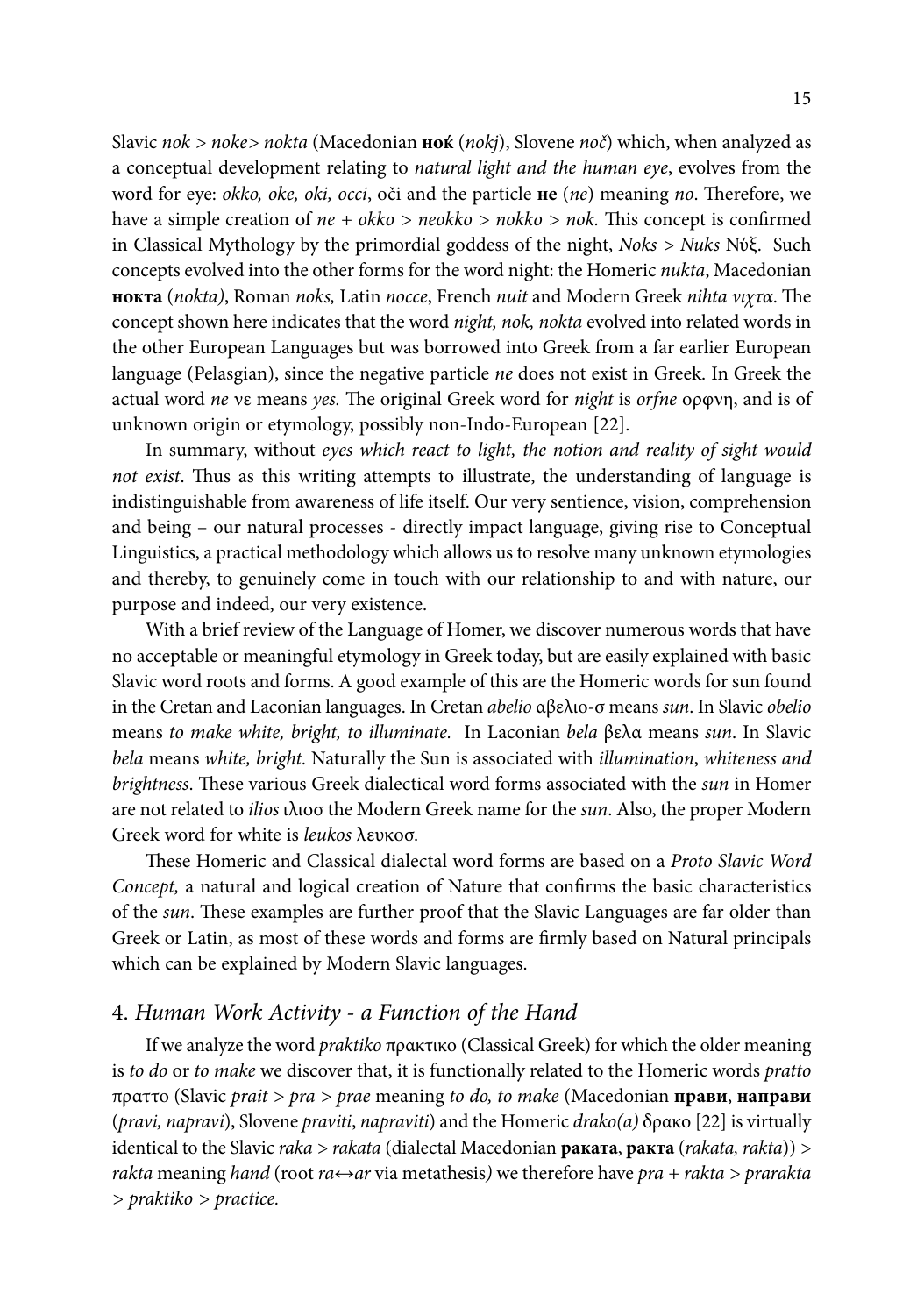The human hand *does* virtually everything as a universal tool which performs countless activities, from working in the fields to performing complicated surgery. In earlier times (and, to a considerable extent, today) that which can be done by hand is associated with pragmatism. There is a similar relation in today's English language between the words *hand* > *handy*. The words *raka > rakta* and *praktiko* are, therefore, functionally connected.

In observing nature's impact on Conceptual Linguistics, I not only seek to elucidate the conceptual relationship between the flow of language and human activity, but also the connection between thought (the mind) and the spoken word or speech, which is a creation of thought. Such creation is manifested by the air which emanates from our lungs, our very life-breath. Therefore, thought, words, and air form a trilogy which catalyzes life itself. First, it is important to examine the thought-word connection, as such is transmitted from one language to another. Only then can we understand the audible manifestation of the link between the spoken word and recorded language.

### 5. *Air - Wind – Breath - Soul*

Having acknowledged the symbiosis between speech and thought, we must focus on their by-product: the creation of language in its physical, audible manifestation, through breathing. Such creation is evidenced in the Slavic languages. The words **воздух** (*vosduh) > vos duh > duh > duo > due > dusha, dishi* (Macedonian **воздух**, **дух, здув, дуе, душа** (*vozduh, duh, zduv, due, dusha*), Slovene *vaš duh, duh, dih, pih, duša, diši*) meaning *air, spirit, breath, blow, soul* are also based in the same root word *du* found in Homer as *du* θυ *> di.* G. Curtius [14] drew a connection to the Sanskrit *dhu > dhi* meaning *to be agitated*, relating to the concept of *moving air, wind* (In Slavic *dvisati* (Macedonian **подвижен** (pozvizhen), Slovene *podvizati se*) means *to move to be agitated*).

 The words *du* > *di* relate to the Homeric words *dusae* δυσαη, *dusais* δυσαισ *> disai* meaning *to breathe out* and *the last breath* [23] as in *suffocate.* This is clearly a Slavic word related to *za dushi* > *dushi* (Macedonian **задуша**, **душа** (*zadusha, dusha*), Slovene *zaduši, duši*)*.* The root-base *du, due, duh* relating to *air, blow, spirit* is combined with the word *umo > um* (Macedonian **ум** (*um*), Slovene *um*) meaning *mind, thought*, to create the word *duma > dumo* meaning *the spoken word and speech.* Thus *du + umo* results in *dumo (thumo)*  meaning spoken words. This is how speech is created and recorded in language. In other words the main ingredients comprising speech, resulting from observing nature, are *du + umo* (*air + mind*) a solid foundation for the study of Conceptual Linguistics. This relationship also points to the fact that, in a life in being, a living person, the *spirit*, *mind* and *body* are inseparable (*spirit* is associated with *air*). Early humans consistent and time-honoured observation of nature yielded the connection between *air* and *soul*, which is confirmed by the relationship between the Slavic words *duh > dih ↔ dishi > dusha* (Macedonian **дух**, **здув**, **дише**, **душа** (*duh, zduv, dishe, dusha*) Slovene *duh, dih, diha, duša*) meaning *spirit, breath, breathe, soul*. When we die, the soul or air, which we continually need to live and exist, *escapes our bodies* into the vast space above the earth. According to current scientific understanding, air (composed of oxygen, nitrogen and minute amounts of other gases), is always *maintained in balance* and has not changed significantly for millions of years.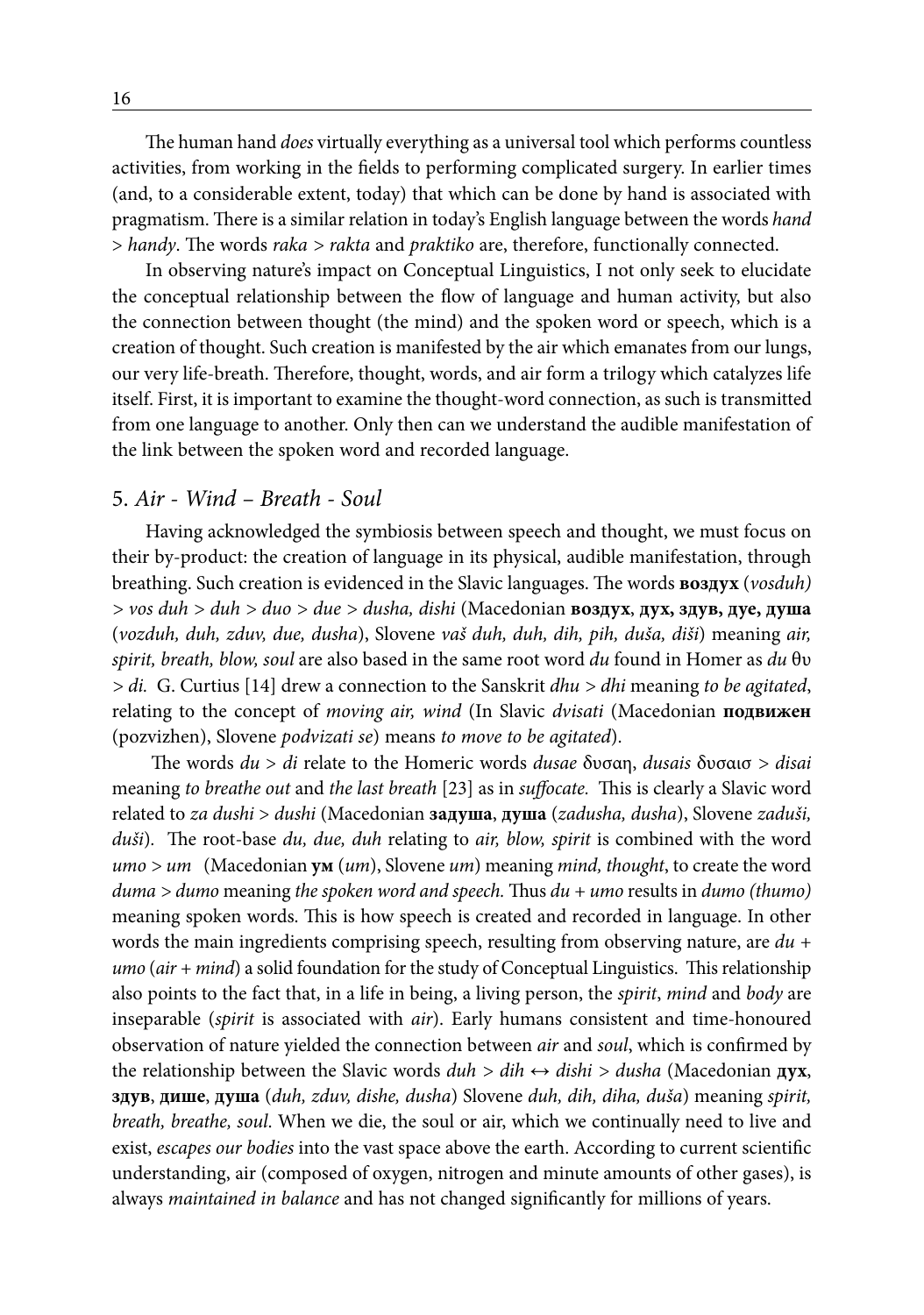Without air or soul, humans and all other living entities die. The human brain requires oxygen (which makes up approximately twenty-one percent of our air) to function. Brain cells will begin to die after five or six minutes of not receiving any oxygen.

Like air, intelligent speech and thought are the principal defining characteristics of a living human entity. The word *human* finds its meaning in the Latin *oumo > umo* meaning *human, man*, which the Online Etymology Dictionary [12] ties to the Greek word *homa* χομα. The Online Etymology Dictionary's explanation of the word *human* from the Greek *homa* meaning *soil* is shallow and strained since, like humans, the soil also provides for the entire living world: plants and animals, as well as all non-living entities. Somehow the Online Etymology Dictionary omits the relation of *human* to the Slavic word *umo > oumo* meaning *mind,* which is firmly supported by the Sanskrit *oumo > omo* meaning *mind, thought.* Both of these virtually identical words, based in the same root, relate to the meaning of the word *human.* The Slavic word *uman > umen* (Macedonian **умен** (*umen*), Slovene *premišljen, umen*)*,* a derivative adjective of the word *umo > um* means *thoughtful* and *intelligent*, which characterizes *human* beings and distinguishes us from other animals. Therefore, one can reasonably infer that the Slavic and Sanskrit words *umo, umen* and *oumo* have a clear etymological relationship to the word *human.* The meaning, then, of *ethumo*  and *edumo* can be understood in terms of *thought* or *the word as conceived by the mind.* It combines *e,* signifying *it is* and *duma > dumo* meaning *thought, word, ponder*. As thought flows into words, language sets before us the most fundamental requisites for existence.

# 6. *Natural Concept of Procreation of Humans*

The requirement of reproduction is called *mating* or the ritual of love-making (i.e. sex). This function is programmed into our minds. Men and women find attraction in one another which leads them to emotional craving for sexual relations or *libido* (Slavic *lubit, libit > lubido*), which can be described as the inescapable urge to propagate and create new life. For humanity, this occurs naturally through sex. Simply stated, the libido is a sexual urge, the driving force and impetus behind most human action and behavior. This concept is clearly identifiable in the Slavic language, which points to a primary European language and is also recorded in today's Slavic languages. By analyzing our modern language, we can see that the process and requirements of human procreation are expressed and confirmed as a *natural language word-concept*: *beauty* > *attraction ↔ love > sexual urge> sex > offspring, baby*. The interdependent meanings of these words demonstrate that all are connected conceptually to procreation. In Slavic they are formed from the same root *ebe > ibe > ube > uba* > *uba-va > ubava* (Macedonian **ебе**, **еба**, **ебава**, **убава**, Slovene *ljuba, ljubi, ljubiti, ljubezen*. The verb *hbát* exists in dialectal Slovene which means *vigorously beating with a blunt object*. For example »*ga je nahəbou*« (With accent on the short ə) means *he has vigorously beaten him with blunt blows.* There is also the Slovene dialectal saying »*i jə nahəbou*« which means *he has vigorously beaten her with blunt blows,* but it can also mean *strong repeating contact of body parts surrounding the reproductive organs*. The Slovene dialectal saying »*i jə nahəbou*« describes a sexual act as seen by an observer from a distance. Similar to the Slovene dialectal saying »*i jə nahəbou*«, the primordial words *hebe*, *ebe*, *iebe*, etc., could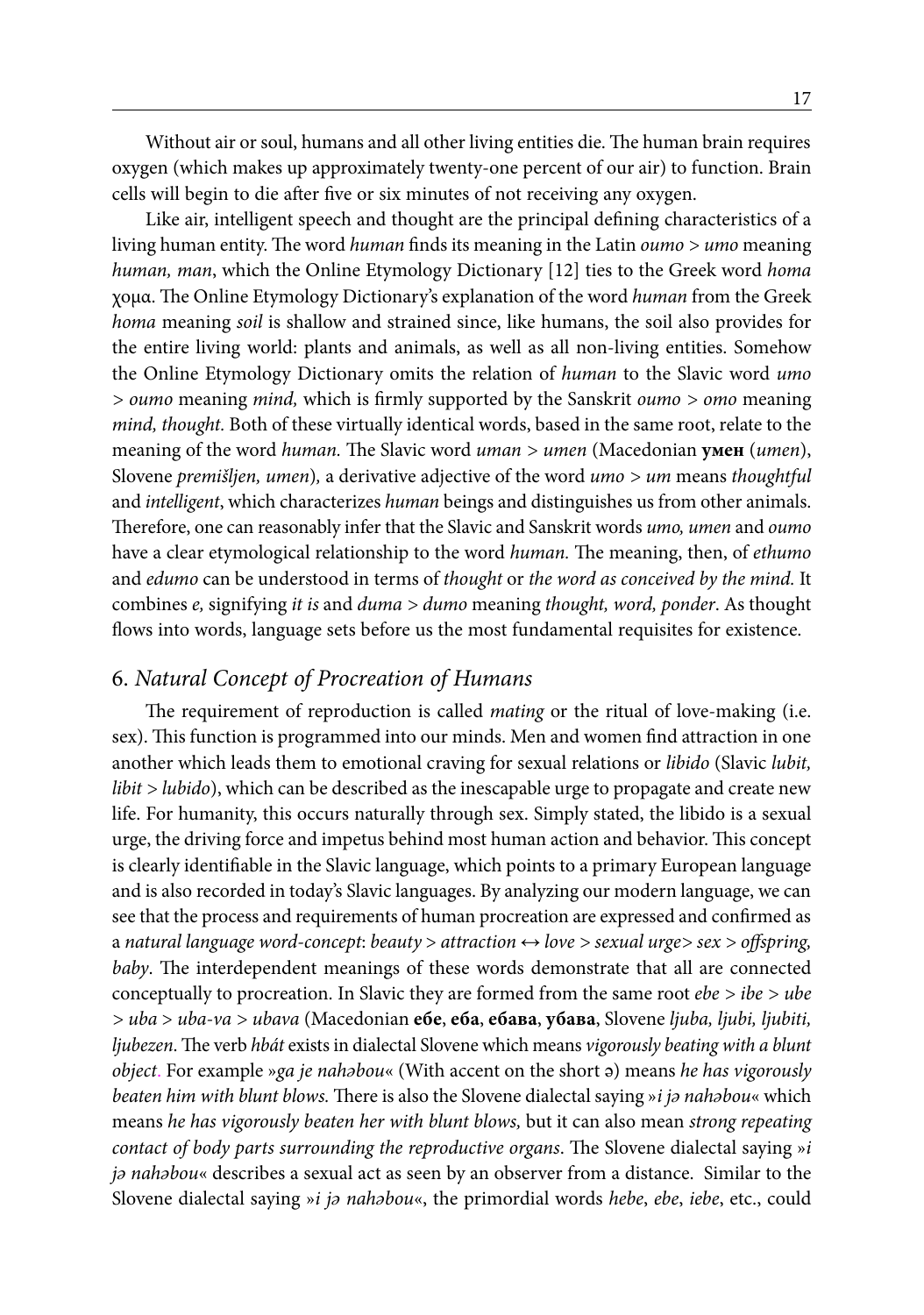have meant, not the sexual act itself, but its outer appearance, which has similarities to other activities performed by using blunt objects. This later entered the Slavic languages by its present meaning where in Slovene the word *hebe* is primordial.

The changes of  $e \leftrightarrow i \leftrightarrow u \leftrightarrow o \leftrightarrow a$  are in line with the vocalic system of vowels [24]. In this root, the stem *ebe* always dominates, as does the basic verb *bi > be* meaning *to be, to become, to exist.* The Slavic languages offer strong indication and proof of these conceptual relations attached to procreation.

# 6a. *Natural Concept of Procreation of Humans Recorded in Slavic*

*beauty\** (*attraction) → love → sex → offspring → propagation of life ubava > uba → luba → libe → ibe → ebe*

*\* Beauty relates to appearance, looks and attraction. South Slavic ebe > Homeric ebe* εβε*, hebe*, ηβε

*Ebe* meaning *youthful pleasures, sexual desire associated with, spring; The Goddess Hebe.*

**Убава** (*ubava) > Hubava > Cubaba > Cubele* meaning *Beautiful* the Ancient Macedonian and Phrygian Goddess connected with beauty, attraction and love. According to the Online Etymology Dictionary [12], the origin of the word *love* is Proto-Indo-European and Proto German *lubo, lube* meaning *love*, which is identical to a living form of this word in the Slavic and Macedonian **љубе** (*ljube*) *>* **љуби** *(ljubi) >* **љубов** *(ljubov) >* **љубит** *(ljubit) >*  **љубит'и** *(ljubit'i)* meaning *to love, love* (Sanskrit *lubhljati).*

Like procreation, the life-producing catalyst, most other human creations have interwoven into our tapestry, such as *ancient mythology, religion, the state,* as well as *human life-shaping proclivities* (e.g., *trust* and *belief*), are *imprinted in our language.* Ancient Europeans used their acquired knowledge and understanding of sexual relationships, beauty and attraction, to express, in *practical language*, the arts and other activities through continuous observation of nature, human and animal life. Classical mythology, for example, incorporates notions of love, beauty and procreation in the goddess, Aphrodite or *Afrodita* (in Ancient Macedonian, **Ѕириниа** (*Zirinia)* literally meaning *look at her*), whose name's etymology is, often, misunderstood. The goddess's origins appear to be here in the earliest human development of Old Europe. She is associated with the natural beauty of the female which attracts the male, a powerful force designed by Mother Nature. According to the Online Etymology Dictionary [12], name Aphrodite could be defined as a possible combination of the word *afros* meaning *foam* and *dite* meaning *borne*, as in *born over the foam of the sea*, a loose translation of a Homeric verse. However, this is hardly correct since in the poem, Aphrodite is described as born by the *breath of the wind*, over the sea, not the foam of the sea; "*Aphrodite*. …. *and the breath of the west wind bore her over the sounding sea"* [25]*.* Perhaps so, but there is a better explanation which describes the Goddess' characteristics and references which are not revealed in the Online Etymology Dictionary's [12] explanation. The phonetic similarity which the Online Etymology Dictionary encounters in *afros* αφροσ does not fit into the concept of human attraction, love and propagation, which nature designed. Words which sound alike are not always related. Etymologists have spent decades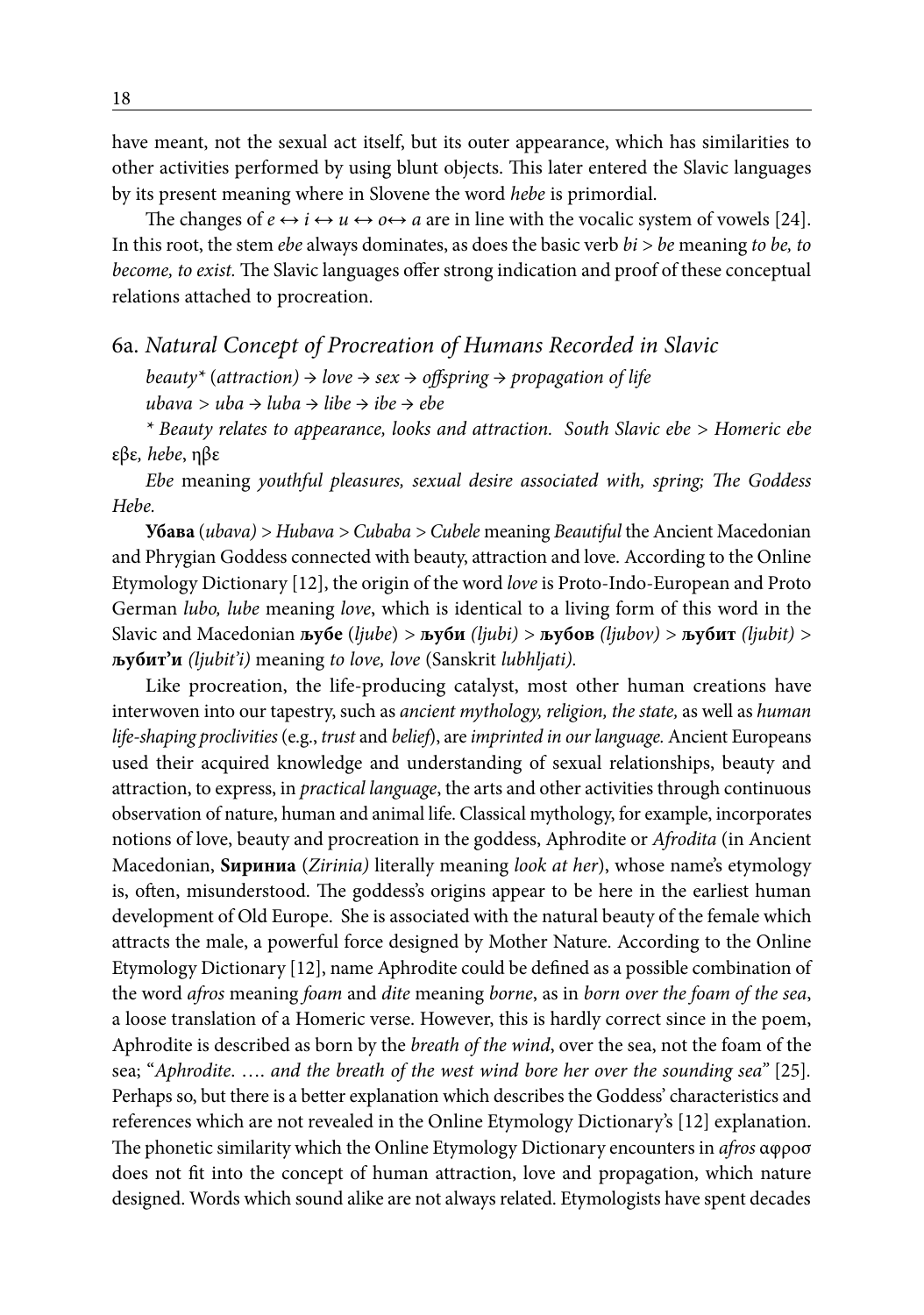researching the meaning of *Aphrodite*. Yet today we still do not have a solid grasp of the word referring to the goddess. By analyzing our language and the everyday interplay of life, we realize that physical beauty is connected to sexual attraction and desire, rather than to *foam*. Sexuality is more akin to the appearance and fragrance of the beautiful blossoms that entices bees, whose function serves the requirements of propagation. Without the blossom, the bee would not exist.

With the appearance of an attractive female the male is simply *captivated by the pleasure in the vision*. He feels a rush, the heartbeat quickens, the neurotransmitter dopamine lights up areas deep within the brain, triggering feelings of pleasure, motivation and reward. This attraction is a powerful force as it arouses the *sexual desire in men which forever perpetuates life's cycle*. In other words, sex is firmly rooted in the appearance of the female, which, thus, may be considered the driving impulse behind most human interaction.

In the Slavic languages, there are word forms that provide significant information and clues toward understanding the creation of the name *Afrodita.* These are: *av > ave > jave > na jave, pojava* (Macedonian **јавен**, **јави**, **најава**, **појава** (*javen*, *javi*, *najava*, *pojava*), Slovene *javi*, *pojava*) meaning *to appear, appearance. Javi, javi se* meaning *show yourself, na ave* meaning *in actual appearance. Ave* is also an old Ukrainian dialectical form, meaning *to appear, to show.* These Slavic words have a very close affinity to the well-known expression *Ave Maria* meanin*g Behold Maria, appear Maria*. In fact, they provide a logical etymology of these terms. These are clear indications that this Proto-Slavic vocabulary entered into the early Latin as *ave* in the expression of salutation, as in *Ave Caesar.* It really means *here I am, in actual appearance*, *in person (therefore, living, alive).* It is a very basic observation that, when a person is not anywhere to be seen, it could mean that they are not in position to appear, maybe due to sickness, capture, in a war or conflict, tragedy, or death. In the Proto-Slavic language, there exist the forms *nav* and *av > ave* meaning *that which is up and visible, appearance, look*. These significant words confirm this study. The second part of this name concept is *rodita* meaning *born, created.* This is the feminine form adjective from the Slavic verb *rodi, roditi,* to give birth which comes from the root word *rod, rodo* in Slavic (Slovene: ród (poreklo) stock, descent, origin, family, race, lineage, extraction, birth; generation; (pleme) tribe, clan;). In the Homeric language, there is the form *arodo* > *arotho*  αροθο meaning *to procreate* (Slavic *narodo* meaning *the people*)*. Ave + rodita = Averodita > Aphrodita* meaning *born out of the look or born from the look, appearance.* (*v↔f↔ph).*

If we turn our thoughts to other female divinities of classical mythology, we discover that mythology today is still regarded as a collection of fictional stories about the Ancients. However, the studies presented here demonstrate that there was nothing mythical about the female divinities of ancient Europe. The true meaning behind most divinities can be explained in terms of natural processes, imprinted as concepts in language. Goddesses such as *Cubele, (Cubaba, Hubava* meaning *Beautiful), Adona (Slado-na, sladi* meaning *sweet), Zeirinia, Aphrodite,* and *Hebe* meaning *sex* are all related to the basic human need for propagation and, therefore, survival. Natural human development created such names. At its primary inception, myth was grounded in early human observations and conclusions, which themselves constitute the progression of thought. At some point, the divinities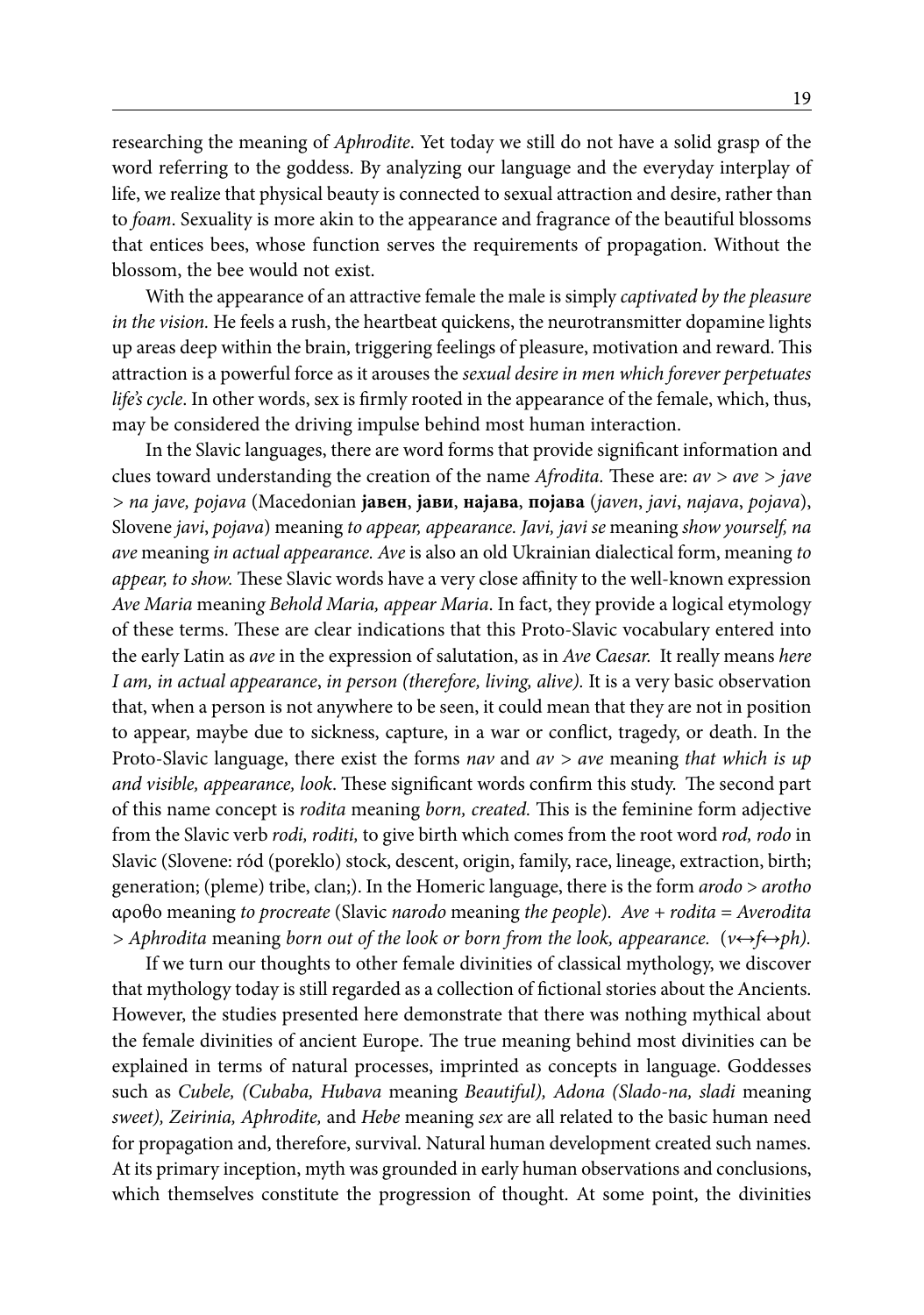evolved into mythological stories grounded and recorded in a primary language, whose genus was the natural concourse of living.

### 7. *Academia*

In Macedonian **каде** *(kade)* > **акаде** *(akade) >* **екаде** *(ekade)* means *where, location, place,* and **думи** (*dumi) >* **дума** *(duma) >* **думија** *(dumija) >* **димиа** *(dimia)* means *to think, to ponder, to reason.* Thus we have *akade* + *dumija* > *akadedumija* > *akademija* > *academia* literally *the place of thought, speaking, pondering*. Today we have the Russian Parliament called *Duma*.

### *8. Doctor*

The Online Etymology Dictionary [12] has indicated that word doctor is related to a meaning from circa 1303, *church father*, from Old French *doctour,* from Macedonian **доктор** (*doctor)* meaning *religious teacher, adviser, scholar*, from Latin *doctor, teacher*, from *doct* stem of *docere* meaning *to show, teach*, originally *make to appear right*, causative of *decere* meaning *be seemly, fitting*. The word *doc* meaning holder of highest degree in university was first recorded in 1850. The word *doc* referring to a medical doctor dates back to 1377, but was not a common word until late 16th century. Verb sense of *alter, disguise, falsify* is first recorded in 1774.

The Online Etymology Dictionary [12] does not explain this important word with simple or basic words. If we analyze the basic concept of teaching we find that *we teach and learn through our senses,* mainly the eyes and ears. There is the typical English expression *watch and learn.* Showing how things are done or accomplished is closely related to teaching (seeing is believing). Observing is basic to learning and understanding. The eyes are technically connected to the human mind – brain, in a most intricate way that is yet to be fully understood.

With analysis using Macedonian and other Slavic languages we see that here we have a simple creation of the particle **до** (*do*) meaning *to* and *oko > oke* > *oci* (Macedonian **око**, **очи** (*oko*, *ochi*), Slovene *oko*, *oči*) meaning *eye*, *eyes*. Combining the two we get *do oko > do okoto > dokto* meaning *to the eyes, to show* which brings us to *teach, to master* (Macedonian **до окото** (*do okoto*) means *near the eye*, dialectal Macedonian **докто** (*dokto*) also means *near the eye*.) This is confirmed in the Homeric Pelasgian *dokein* δοκειν. and Macedonian **до оке** (*do oke)* meaning *to the eye, to show.* It is further related to the Slavic *dokaz* meaning *to show proof,* and eye witnessing.

Ultimately this brings us back to the basic relation of *sunlight*  $\leftrightarrow$  *eye* and it is in line with the basic Aristotelian view that *light and sun* is one of the basic elements that created our world.

### 9. *Forum*

The current etymology of this word given by the Online Etymology Dictionary [12] states that forum is from the Latin word *forum* meaning *out of doors, market place, place of assembly in ancient Rome.* The sense of *assembly, place for public discussion* was first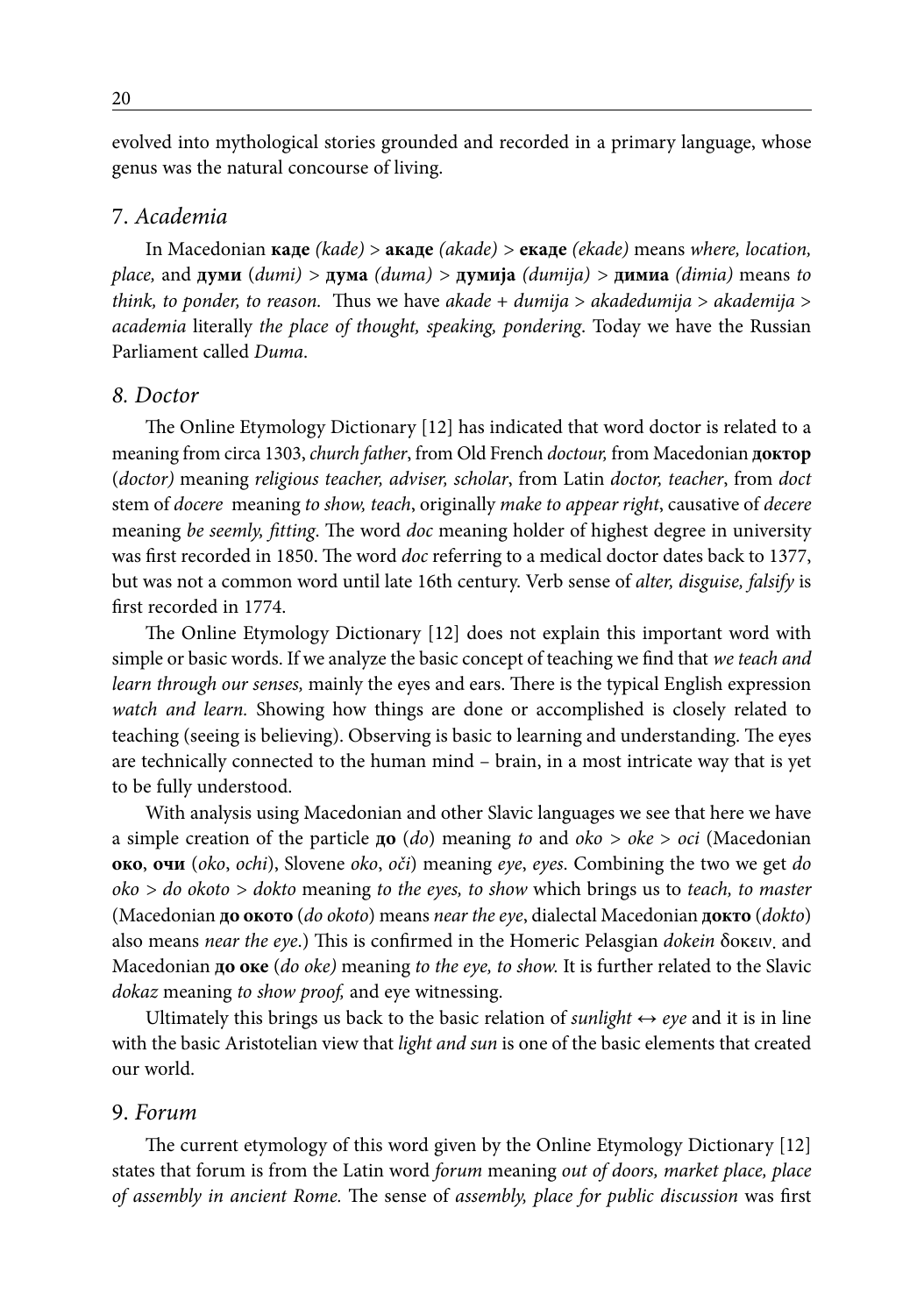recorded in 1690. However this does not give a true meaning of this word and we need to go back to earlier times of Language development.

With analysis of basic things associated with the word *forum,* given by the Online Etymology Dictionary [12] in relation to *out of doors* we come to the fundamental fact that it is related to *the space outside.* Everything that is formal today is basically *exposed to the public.* All activities that are considered *formal* are exposed to the outside world, literally *for the world or all the people in a community to see and acknowledge.* Therefore this connects to and provides an easily understandable and acceptable etymology to the words *formal* and *formality.*

With knowledge of the Slavic Languages and their analysis we can see that the word *forum* is part of a conceptual creation. It belongs to a large concept associated with *open space,*  and *the outside*, that today still exists in the Slavic domain. It is part of a very large number of related words and concepts in Slavic. In fact the Macedonian word **двор** (*dvor*) meaning *outside, open space, yard*, is conceptually connected to the word *otfor* (Macedonian **отфор** (*otfor*), Serbian *otvor*) meaning *opening* and further to **стфор** (*stvor*) *>* **стфорен** (*stvoren*) literally meaning *what is created and exists in the outside, in the world*. In Macedonian this is clearly defined as **стфори** (*stfori*) *>* **стфорен** (*stforen*) literally meaning *brought out, created.*  Therefore the Macedonian **на двор** (*na dvor*) *> dvor > dvoro> dvorum* meaning *outside, in the open, open space* is functionally related to *otfor, otvor, otvara, (f↔v)* meaning *opening, to open*. Humans live in enclosed entities, structures such as houses. In order to move from an enclosed structure to the outside or from outside space to an enclosed space, humans created *openings*, which brings us to the basic meaning of *door > outdoors*. This is confirmed with the Homeric Pelasgian word *dvoura* δφουρα meaning *door* (the sound *v* is dropped) literally meaning *what is leading to the outside,* in the open, or what leads from one space to another.

#### 10. *Tribunal*

The Latin word *tribuni* or *tribunal* in English, has Slavic origins which come from the words *tribi(t)* and *buni* meaning *the need to complain, to enquire*.

According to the Online Etymology Dictionary, the word *tribuni* comes from the Latin word *tribui* meaning *to grant, to give, to yield, to contribute, to give/pay tribute, to attribute, contribution, a giving.* The Online Etymology Dictionary has also indicated that *tribuni*  may also be derived from the word *tribe, tribal* meaning *common people* [12].

Another relation to the word *tribunal* is the Latin word *tribunai* meaning *raised platform for direction and administration of Justice*. As populations grew, in order to continue to have control over them other word groupings such as *Tribun Plebis*, *Tribuni Militum* were formed. The magistrates had power to govern and keep order where the rights, needs, and complains of the common people were protected. Again here the Online Etymology Dictionary's explanation is shallow [12] and not related to a concept or to the necessity of the people.

In analyzing the Online Etymology Dictionary's [12] explanations, one quickly realizes that the term *tribe*, *tribunal* is not connected to the meaning of *common people* or *masses*. The word for *common people* in Latin is *plebs*.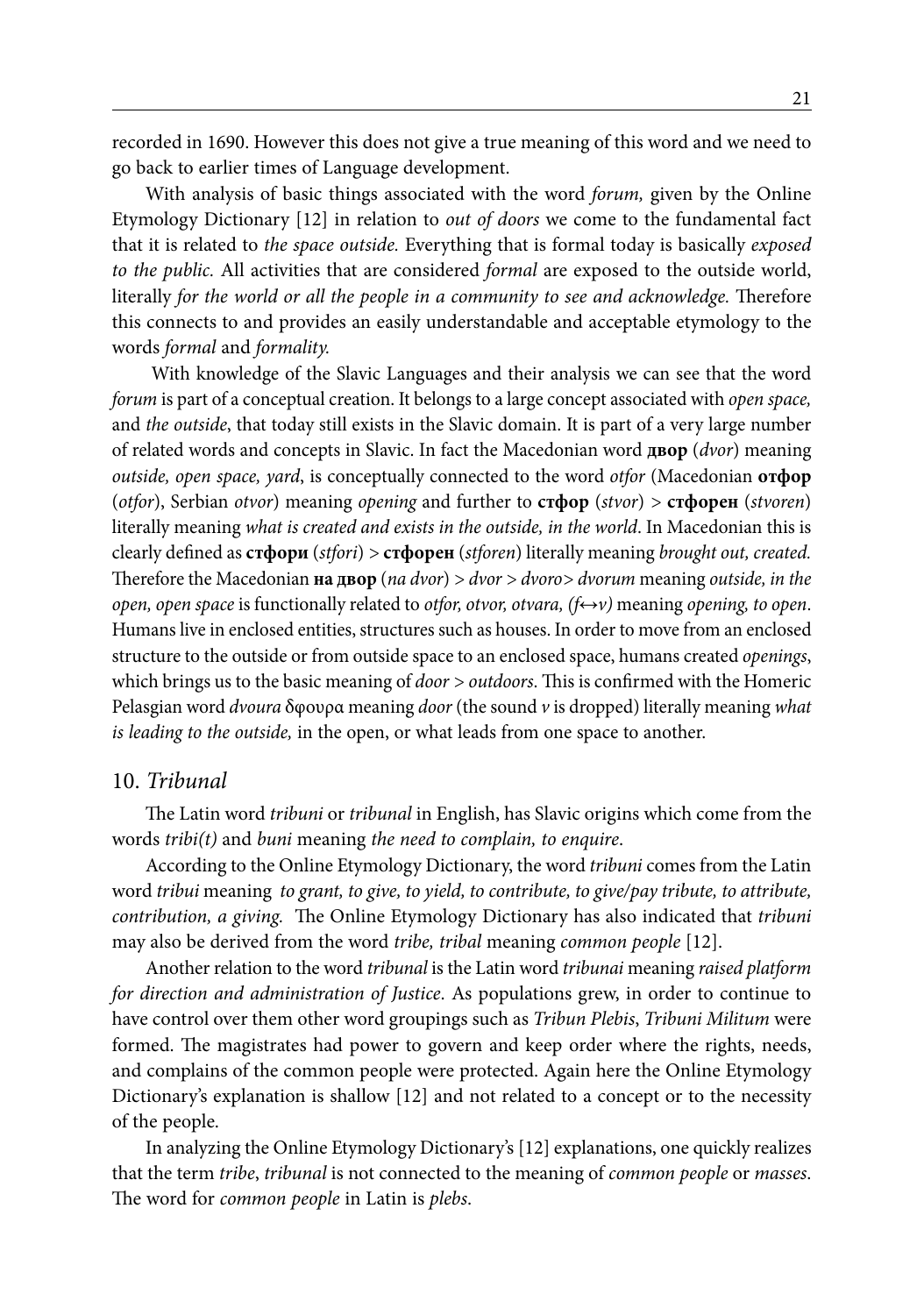During the very early days of the Roman Empire, each large group of people or tribe followed its own rules and regulations. This is similar to the role of municipal governments of today. It was a basic necessity for the tribe's survival and stability.

The *tribunal* was functionally created as a need to satisfy demands, requirements and resolve disputes over lands, complaints, and everyday problems of the *plebes*.

The *tribunai* were places or administrative bodies where the needs and complains of the common people (*plebeians*) were heard and resolved. These were the primary courts of Justice.

Using the Macedonian language the concept of *tribunal* can be explained as follows:

Macedonian **треби** (*trebi*), **треба** (*treba*) meaning *to satisfy the needs*, *to give what is required and followed*, *what is due*. Related to this is **потреба** (*potreba*) meaning *need*, *what has to be satisfied or given*.

This, when combined with the verb **буни** (*buni*), **бунит** (*bunit*) meaning *to complain due to some form of injustice or wrongful action* we have **треби** (*trebi*) + **буни** (*buni*) > **тре(би)** (*tre(bi)*) **буни** (*buni*) > **трибуни** (tribuni)

The fact that this was done on a raised platform, is so that others could see, hear and witness justice being done. Later this process evolved to the meaning of platform. The etymology of *tribunali* is based on simple natural principles and provides reasons why and the means of how it was created.

Today in south Slavic we have the related expressions *ke se bunam na sud* meaning *I will complain at the Courts*, *ke treba da se bunam* meaning *I will have to complain* and *bunise ne se predavaj* meaning *complain do not give up*.

### 11. *Appa*

In Old Latin *appa* means *bee*. Etymologists [12] have tried to explain the Old Latin word *appa* for *bee* over a considerable length of time without any results and have called it *a mystery word*. But by using Dialectical South Slavic, the etymology comes easy. Here we have the Aegean Macedonian dialectical form/ word **н'апа** (*n'appa),* **напиа***( napia),*  **н'апиа** *(n'apia)*, meaning *to drink, to take in liquid.* This point to the insect that *drinks up*, *sucks up the nectar and pollen* and mixes it with water to create honey. In Macedonian the word **лапа** (*lapa*) means *to gobble up*, *to devour*.

### 12. *Medicine*

According to the Online Etymology Dictionary [12] this is the general name for a *cure, treatment, gets healthy* entity. The Online Etymology Dictionary states that it is a Latin word from *medicina* but does not give any other word relations [12]. We need to analyze basic, readily available natural foods that were used in the very early development of humans. After all it was the famous classical physician and philosopher Plato who stated let *food be your medicine and medicine your food.* Therefore it will be logical to search for any relations of food to medicine.

Honey is the natural most universal and readily available food as well as treatment for many illnesses from ancient times to today. It is a well-established fact that the ancient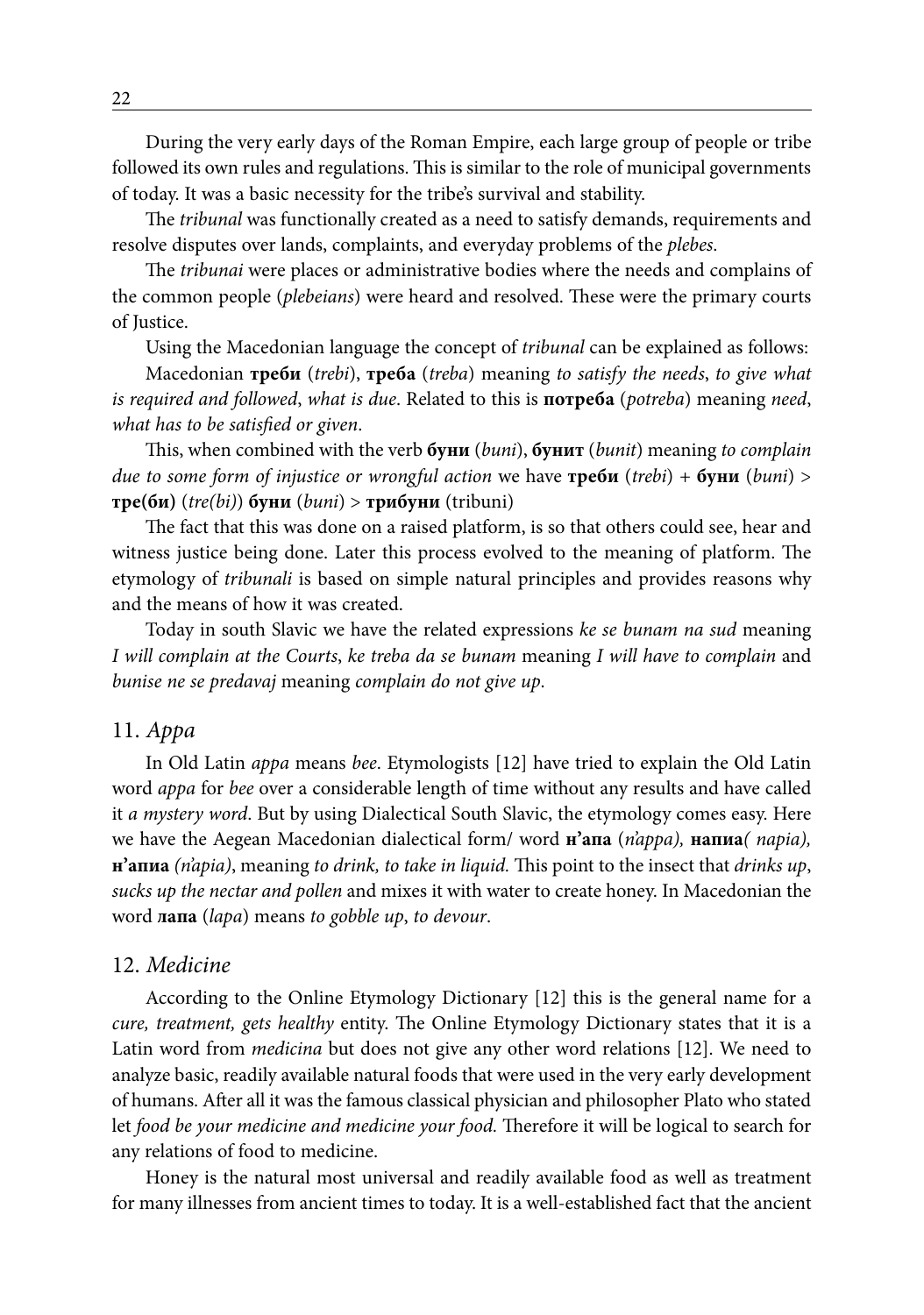Egyptians used it for various purposes to treat and cure skin ailments and internal diseases as well as to preserve the bodies for 'eternal life', observed in the embalming of the famous Egyptian mummies. Honey has been made naturally by the bees for millions of years.

If we truly analyze its make up, we realize that honey is made up of the most natural and important ingredient, the universal essence of all natural life of plants *nectar and pollen, the seed of life*, that come in the spring with the blossoms of all living plants. These blossoms that are pollinated by the bees, is what *creates the fruits of life.* Therefore it would be logical to explore and relate honey to medicine.

With analysis of the Slavic Languages today, we arrive at a simple and understandable etymology. Here we have the all-Slavic word *med, meden, medovina* meaning *honey* giving us the primary and direct relation to medicine.

With further investigation we also find that in the ancient past there was, as it is still found today, the plant liquid extract **рецина** (*recina)* meaning *castor sees and castor oil*, a well-known plant and bean native to south eastern Europe that has been used for centuries to cleanse the body and get rid of the waste. The name of this plant also belongs to the Macedonian realm and is part of a massive conceptual word development in Slavic. It simply relates to what causes *a flow*, a movement from the word *reca > reka > reci* meaning *flow, river, movement* and the basic particle *na* meaning *to give* thus *reci na* means *flow (movement), give* simply what creates a flow, movement. Today, as it was known in the distant past, humans are fully aware of the well-known fact that cleansing and purifying the body of accumulated wastes initiates, promotes health. Accumulated waste is the major cause of many diseases. Therefore we have here a basic composition of *med (honey) and recina > cina* (resin plant) i.e. *med + recina = med i cina > medicina*. Simply, we reconfirm here again the basic notion *let food be your medicine and medicine your food.*

#### 13. *Celebrate*

According to the Online Etymology Dictionary [12] this word is from the Latin *celebrat-us* pp. of *celebrare* meaning *to gather in great numbers, to assemble to honour*, form *celeber* meaning *populous, frequented.* The word *celebrate* originated around 1665. Again the Online Etymology Dictionary does not explain how this word was created as related to a simplified meaning.

It is a simple observation that usually when people gather in great numbers, it is for a big event, of anything that is important, or to be *celebrated*. People assemble to honour someone, for a ritual, or an important religious day. It would be logical to search for related words meaning *to gather in great numbers*. Analyzing the Slavic languages we see that this is a simple combination of two basic words: *celi* > *cele* meaning *all, all together* and *beri > bere* meaning *to gather.*

When combined we get *celi bere > celi brati* meaning *all gathered together*, a large mass of people. It is possible that the Macedonian **целе бере** *(cele bere)* is a remnant from the old Pelasgian language*.* At some time in the past, long before the Roman Empire existed, when Pelasgians inhabited the Italian Peninsula this word entered the Latin speech as *celeber*  meaning *populous, frequented, to gather in great numbers*, *to assemble, to honour*.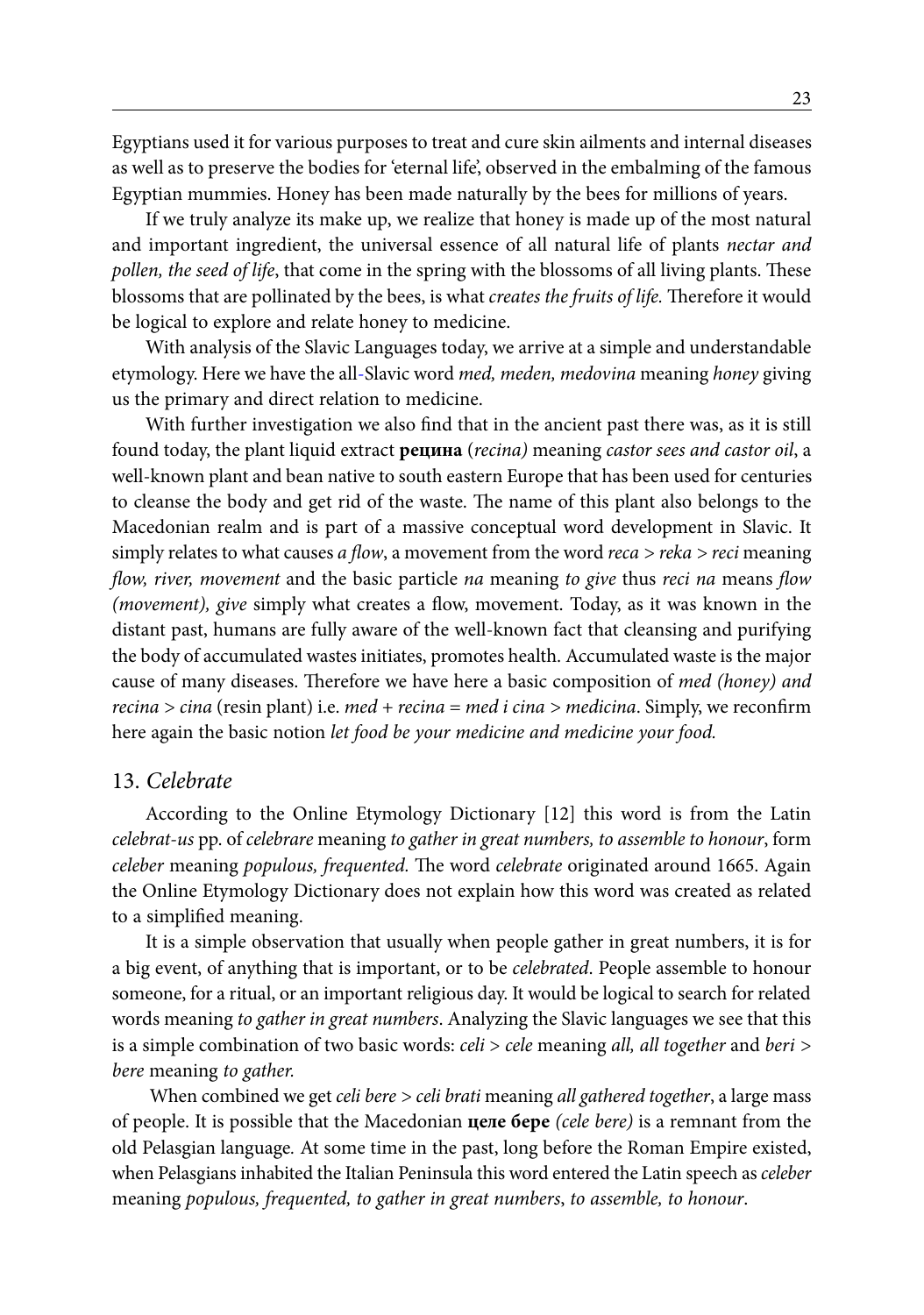### 14. *Family*

The Online Etymology Dictionary [12] makes family as a connection to, *servants of a household*, (c. 1400) from Latin *familia* meaning *household*, including relatives and servants, *of unknown origin*, and stops at the Latin *familia*. Therefore the origin of this word today is unknown. So the explanations for this important word today that are provided by the Online Etymology Dictionary are unclear and lacking any conceptual relation. This is a very important word that was created at the very primary layers of Language creation and its meaning has to reflect *what a family really is*. Family is fundamental to survival and the *basic building block* or component of our society. This calls for a deeper analysis of this word on a conceptually functional basis.

With this research we simply observe that today our society has to be based *on love* and understanding of humans in order to function and exist. This brings us to the basic family unit. The origin of family normally starts with the love and loving of man and woman, which is usually followed with love making that produces children. The love of *husband and wife as parents* is carried over to the *children > family*. This is what family actually is. The members of the close family are the most loved and cared for entities that we are closely related to for the rest of our lives. They are our *own flesh and blood.* Our children are our offspring and the future life. They are the *dearest,* most precious and cared for beings. This is how nature intended it to be, to ensure the continuance of life and existence of the human race.

In search of words and roots that associate the word *familia* with *love, dear, care, closeness,* etc., we find the fundamental meaning in Slavic and Macedonian. The word *familia* is a simple combination of the following basic words. These are **сфа** (*sfa*)*,* **сфоја** (*sfoja*) *>* **сфое** (*sfoe*) meaning *own* and **мило** (*milo*)*,* **мила** (*mila*)*,* **милос** (*milos*) meaning *love*. Some Slavic languages have *sva*, *svoja*; *vsa*, *svoja*; some archaic dialects even have *usa*, *seje* but Macedonian seems to be the most advanced in the development of  $U > B > V >$ F, whereas some archaic Slovene dialects are still at the U-stage.

The word *familia* can be analyzed as made of the particle *va > fa* confirmed in Sanskrit as *sva > sfa* meaning *own* and Macedonian **сфое**, **сфоја** (*sfoe*, *sfoja*) > *sfa* also meaning *own.* In Macedonian this is a possessive particle found in most family relations that are connected to *the blood line* like **сфекор**, **сфекрва** (*sfekor*, *sfekrva*) meaning *father and mother-in-law* respectively. It is also found in **сватови** (*sfatovi*), a close family relation of two different family bloodlines that are brought together at the time of a marriage ceremony. The relationships **сфекор**, **сфекрва** (*sfekor*, *sfekrva*) and the particles *sfo, sfa, sfe* are also found in the Homeric Epics and today exist in their original form only in the Slavic languages*.* According to linguist and etymologist G. Curtius [14], the Homeric Pelasgian word *sfe* σφε evolves to *fe, ve.* This information confirms the analysis in this paper-study. The second word form is *milia* μιλια meaning *love* also found in the Homeric Epics and is further related to the Homeric *milos* μιλοσ. Completing this conceptual relation here, and as it should be expected, this is further connected to the *sexual ritual* or *sexual intercourse,* which in Homer is confirmed with the word *omilia* ομιλια and other Homeric word forms *mili > mele o'mele* meaning *my dear.* This is part of a large concept which today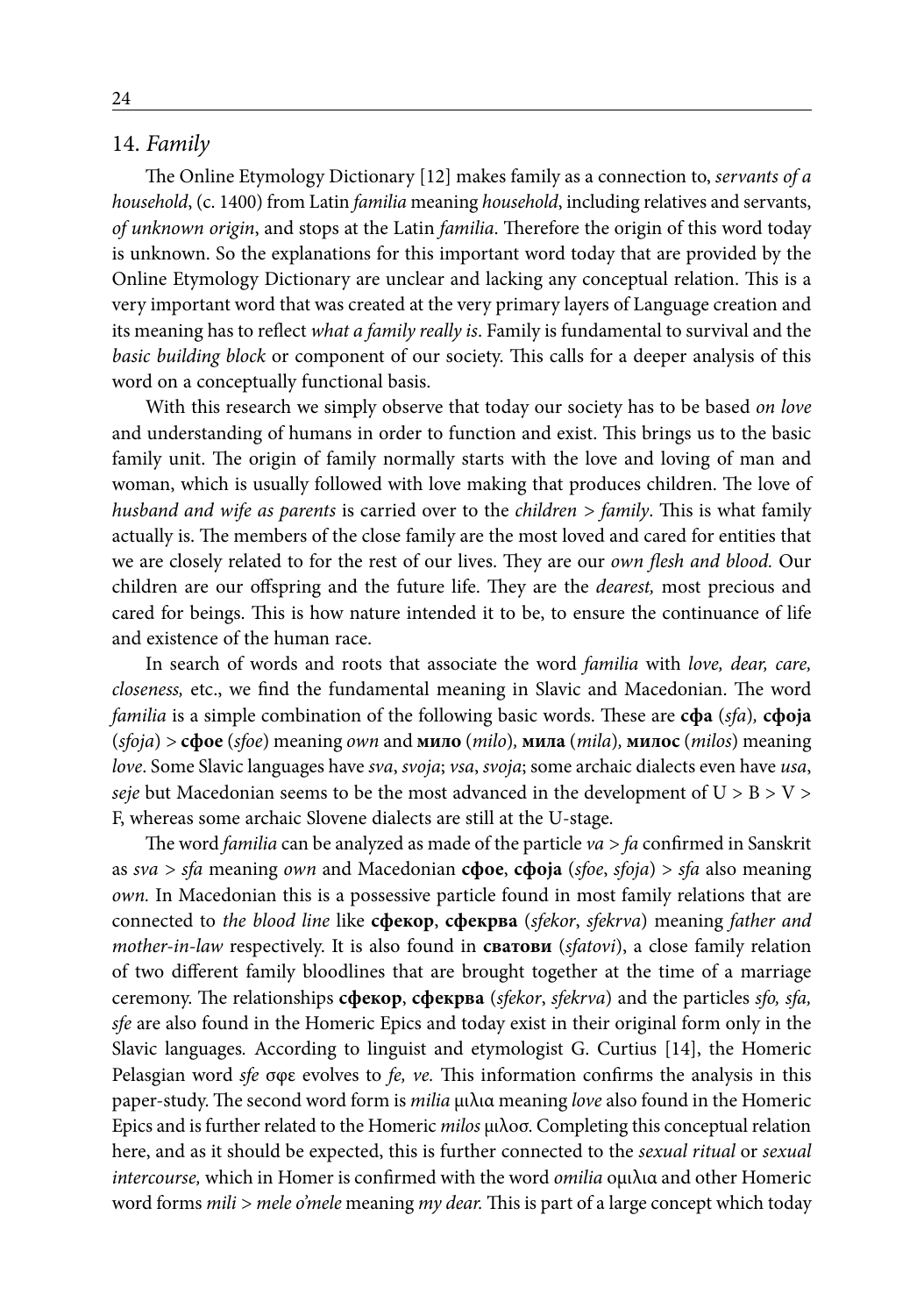still belongs to the Slavic words *mili, mil, milue, milve, miluva, omilen, omilva,* etc. These Slavic words are virtually identical to the Homeric. As further confirmation, today there is the particular dialectical Macedonian word **миле** (*mile)*, the hand woven embroidery created by the young bride to be, to be given as a symbol of love to her husband to be. In most Slavic Languages, this relates to *what is dear, of care, to love.* Therefore the word *familia* is not of unknown origin or of Latin origin*,* since it can be explained using the Slavic Languages, thus: *sfa + milia = sfamilia > s' familia* > *familia* which in Latin means *own dear* (in Slavic *sfoja mila* means *own dear*). The particle *sfa, fa > va* can also be related to the particle *vo > va* meaning *in, within,* relating to the basic notion *of what is within or from within an entity of oneself.*

#### 15. *Wife*

According to the Online Etymology Dictionary [12], the word *wife* comes from the Proto German word *wiban, viban,* Old High German *wib* (source unknown as it is not given by the Online Etymology Dictionary). In Old English we have the word *wif* meaning woman, from Proto German *wiban* (Old French *wif*, Old Norse *vif*, Danish *viv*, Swedish *viv*, Dutch *wijf*, Old High German *wib*, German *weib > veib* of unknown origin).

The modern sense for *female spouse* began in Old English. The general sense of *woman* is preserved in *midwife, old wives' tale,* etc. In Middle English we have *mistress of a household* which has survived in *housewife* and later, in a restricted sense, *fishwife*  meaning *a tradeswoman of humble rank.* In Dutch *wijf* nowadays in slang means *girl, babe*, having softened somewhat from earlier times when it meant *bitch*. *Wife-swapping* is attested from 1959.

Again the Online Etymology Dictionary [12] offers no explanation for the true meaning of the word *wife* and indicates that its origin is unknown.

Considering the fact that this word developed very early in human history we need to review the basic relationships between a man and a woman. One of the most important aspects of this relationship is love and sexual relations which later developed into a husband and wife relationship. This is natural and a must in order to propagate life. Therefore in search of any words or terms associated with sexual relations in the Slavic group of languages, we find that the Proto Indo-European word *viban* > *wiban* relates to the Macedonian **иба** (*iba) >* **еба** *(eba),* **ебан** *(eban) >* **ибан** *(iban)* meaning *sexual intercourse*, and *has had sexual intercourse.* This is virtually identical to the Homeric word *ebe, ibe.* With further analysis we can resolve this creation as follows:

*vo + iba = voiba > viba > viban > wiban ( w>v)* Macedonian **во** *(vo) >* **в** *(v)* meaning *in* ( $w \leftrightarrow v$ ). This expression literarily means *in sex* > *in sexual relation*.

Here the Macedonian language brings light to the age old relation of love and sex. Namely in Macedonian the two words are intertwined and inter dependent. They are based on the same root as follows:

*Lubo(v )*in Slavic means *love* which is in line with the Macedonian words **либе** (*libe*), meaning *lover* which conceptually is similar to **ибе** (*ibe*) > **ебе** (*ebe*) meaning *to have sex*.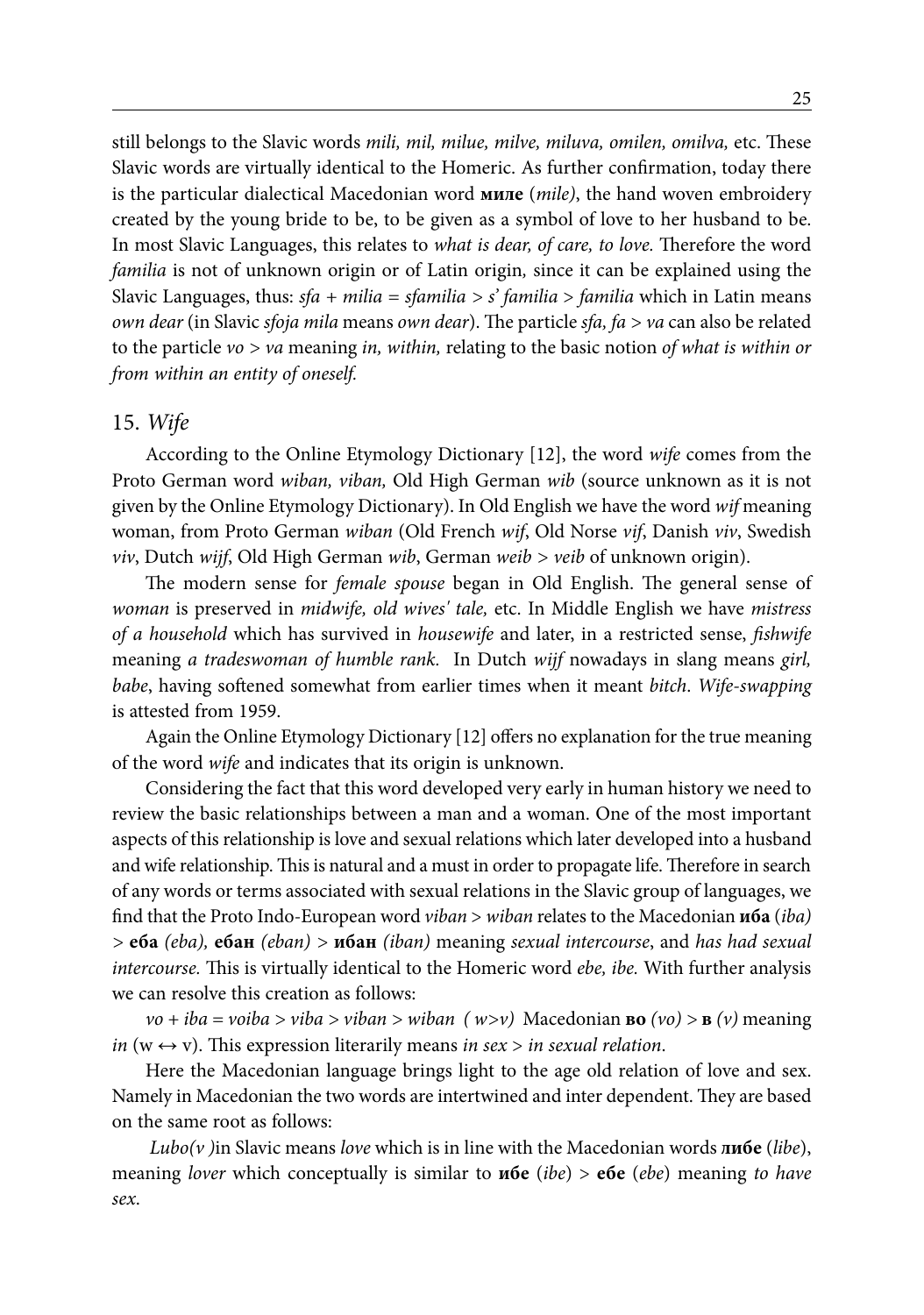It appears that the adjective and past tense of the Macedonian verb **иба** (*iba),* **ибан** *(iban),* **нбана** *(ibana),* **ебана** *(ebana)* provides the clarification here. This simply relates to the fact that the name or title *wife* defines the woman that has been *taken* or *has had*  or *is having intimate sexual relations* with a man. This is not a virgin or a young woman that hasn't had any sexual relation or *has not been sexually had by* or *taken* by a man. Here the Proto Germanic *wiban* given by the Online Etymology Dictionary is very close to the current Macedonian word **воибање** (*voibanje)* meaning *in a sexual relationship*.

### 16. *Wisdom*

The Online Etymology Dictionary [12] states that the Old High German word related to wisdom is *weist oum.* However it does not give any etymology or relations to other words, or connections, as to what the true meaning of this word is.

 Wisdom is naturally related to the mind and the power to reason. Therefore it becomes rather easy to see that in this creation a basic Slavic word *viešt > wiest* meaning *skilful, knowledgeable, smart,* combined with the basic word *um > oum* meaning *mind, reasoning power* arrives at *veštum > viestum > wiestoum > wisdom* meaning *skilful of mind.*

# Conclusion

We can state that a very large group of basic everyday words and root words were created in the Slavic Languages as concepts from Nature and entered the Greek and Latin languages in very early History of Europe. These later became part of everyday vocabulary in English and other European Languages. It is of great importance to the Scholars of Slavic Languages that today these words that number in thousands, and are difficult to explain or to find their etymology in Greek or Latin, have simple and easily understood etymology in Slavic. Linguists have chosen to mark them of unknown or obscure origin. For some the Online Etymology Dictionary makes a struggle in providing an explanation which is difficult to understand or to accept.

Understanding and using Conceptual Linguistics to resolve etymologies of numerous words in English and other languages of today, we conclude that the Slavic Languages have been 'most faithful' to the 'Mother Language of Europe'. They retained in them the Natural Concepts of word creation and can be with great certainty termed as the most 'functional' Languages of Europe. Most word etymologies that the Online Etymology Dictionary [12] has labeled as 'unknown' and 'obscure' or possibly Proto Roman, Proto German, Proto Celtic, can be explained with the use of the Slavic Languages.

Early man's direct observation of nature has helped early man develop a language that followed nature or basic natural phenomena. Today these basic concepts are found in all aspects of human life including mythology, medical terminology, and social structures. The speech in turn then when pronounced, evoked an image, a mental picture of nature's behavior that not only helped man remember and associate the "sound" with the "image" but gave man the ability, a "medium", by which to teach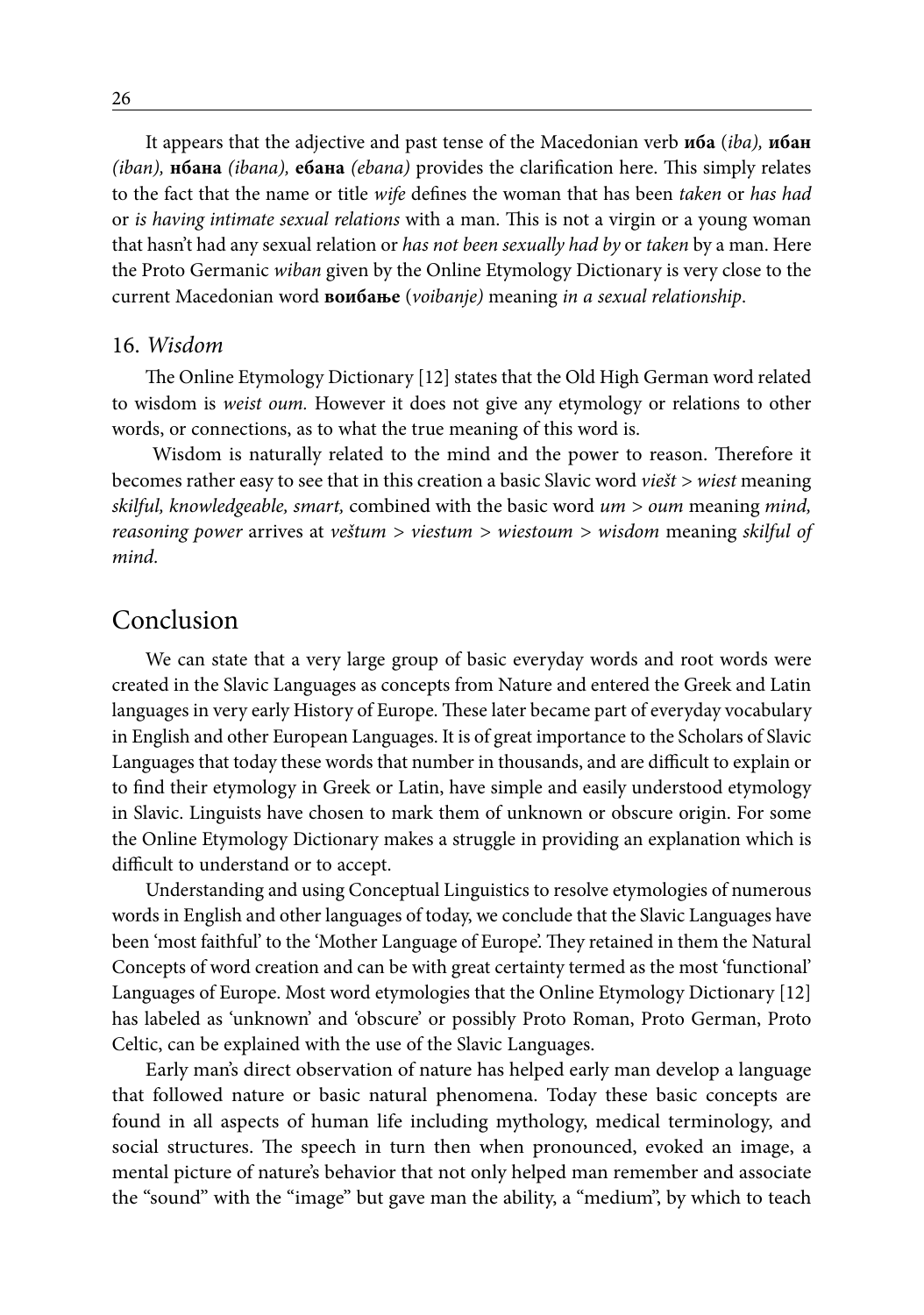others and future generations. The Slavic languages that we know and understand today are the best preserved examples where Language concepts are recorded in speech as they exist in nature. Conceptual Linguistics is offered as another or better method for studying those concepts.

Borders of the study of the origin of Indo-European languages must widen to include Conceptual Linguistics and Slavic languages in order that we overcome most difficulties experienced by Comparative Linguistics.

# References

- 1. P. Giles, *Comparative Philology, A short Manual for Classical Students*, Macmillan and Co., London **1901**.
- 2. J. P. Mallory, *In Search of the Indo Europeans, Language Archaeology and Myth*, Thames and Hudson, London **1989**.
- 3. J. Nichols, *Linguistic Diversity in Space and Time*, University of Chicago Press, Chicago **1992**.
- 4. H. H. Hock, *Principles of Historical Linguistics and the related fields of comparative linguistics and linguistic reconstruction*, de Gruyter Mouton, New York **1991**.
- 5. R. Anttilla, *Historical and Comparative Linguistics* (Current Issues in Linguistic Theory), John Benjamins Publishing Co., Philadelphia **1989**.
- 6. O. Szemerényi, *Einführung in die vergleichende Sprachwissenschaft*, Wissenschaftliche Buchgesellschaft, Darmstadt **1980**.
- 7. K. Brugmann, *Kurze vergleichende Grammatik der indogermanischen Sprachen*, Walter de Gruyter, Berlin **1970**.
- 8. A. Meillet, *Introduction a l'étude comparative des langues indo-européennes*, Hachette, Paris, **1937**; University of Alabama Press, Alabama **1973**.
- 9. J. Kurylowicz, *Indogermanische Grammatik* II, Winter, Heidelberg **1968**.
- 10. M. Mayrhofer, *Indogermanische Grammatik* I/2, Winter, Heidelberg **1986**.
- 11. H. H. Hock, *Principles of historical linguistics*, Mouton de Gruyter, Berlin **1986**.
- 12. D. Harper, *Online Etymology Dictionary*, 2001-**2010**, http://www.etymonline.com/.
- 13. R. E. Allen ed. *The Oxford Dictionary of Current English*, Oxford University Press, Oxford **1992**.
- 14. G. Curtius, *Principles of Greek Etymology*, Book II, Fifth Edition, John Murray, London **1886**.
- 15. E. Maltby, *A new and complete Greek Gradus, or poetical lexicon of the Greek language*, Thomas Morell, Durham **1830**, p 304, 305.
- 16. J. L. Creed, A. E. Wardman, *The Philosophy of Aristotle*, A Menton book, Signet **1963**.
- 17. H. G. Liddell, *Greek English Lexicon*, Harper and Brothers, New York **1846**.
- 18 A. Perdih, *Betacizem po tolminsko*, Proceedings of the Fifth International Topical Conference, Origin of Europeans, Založništvo Jutro, Ljubljana **2007**, 101-133; (Engl. Version: *Betacism in the dialect of Tolmin Region*, Slovenia, http://www.korenine.si/zborniki/zbornik07/perdih\_bet\_ang07.pdf.
- 19. R. Lattimore, *The Iliad of Homer*, University of Chicago Press, Chicago **1961**.
- 20. E. V. Rieu, *The Odyssey*, Penguin Classics, Penguin Books, New York **2003**.
- 21. A. Bomhard, *Toward Proto-Nostratic: A New Approach to the Comparison of Proto-Indo-European and Proto-Afroasiatic*, John Benjamins, Amsterdam **1984**.